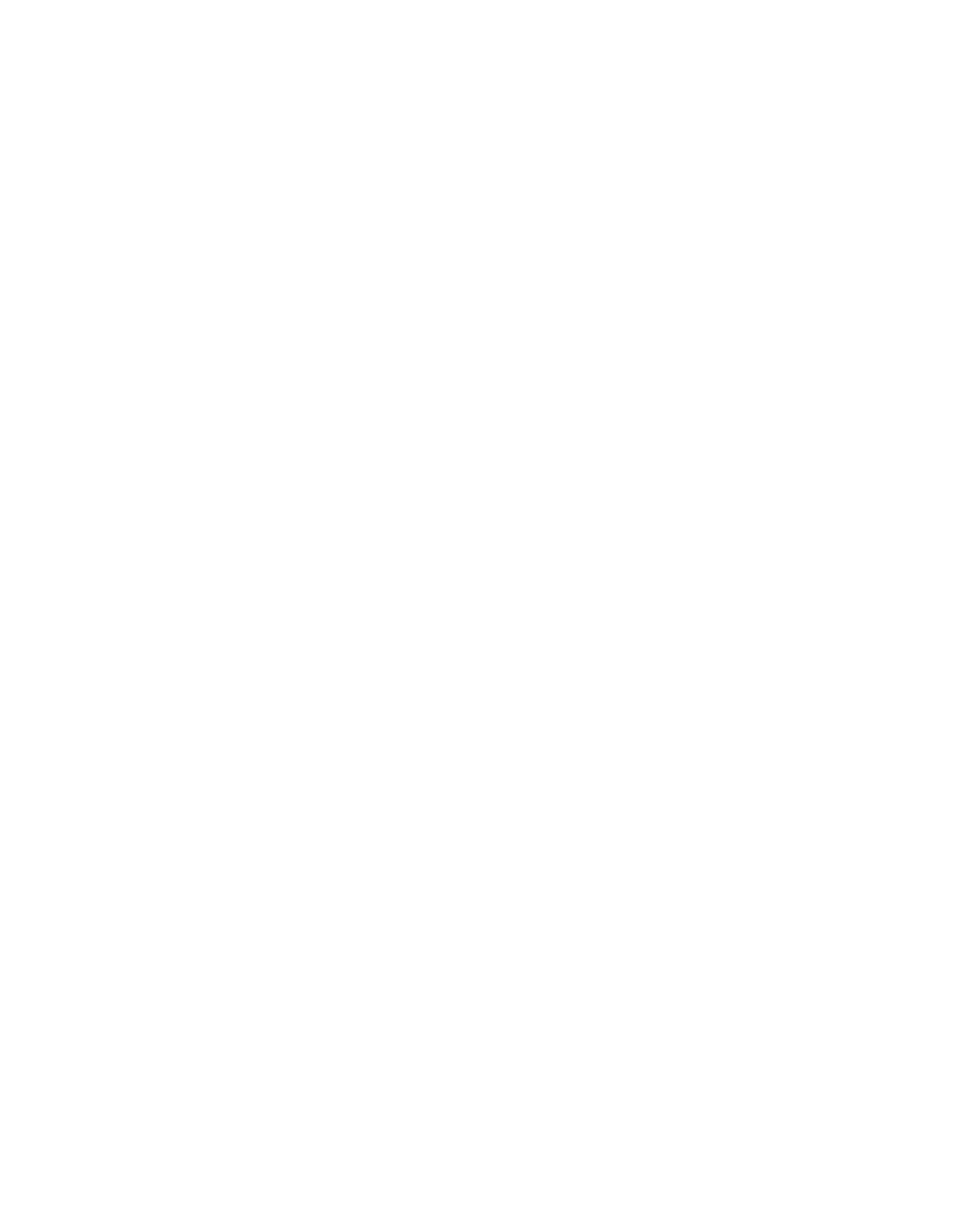# Regulation No. 87

# UNIFORM PROVISIONS CONCERNING THE APPROVAL OF DAYTIME RUNNING LAMPS FOR POWER-DRIVEN VEHICLES

### **CONTENTS**

|     | <b>REGULATION</b><br>Page                                                               |
|-----|-----------------------------------------------------------------------------------------|
| 1.  |                                                                                         |
| 2.  |                                                                                         |
| 3.  |                                                                                         |
| 4.  |                                                                                         |
| 5.  |                                                                                         |
| 6.  |                                                                                         |
| 7.  |                                                                                         |
| 8.  |                                                                                         |
| 9.  |                                                                                         |
| 10. |                                                                                         |
| 11. |                                                                                         |
| 12. | Modifications of a type of daytime running lamp                                         |
| 13. |                                                                                         |
| 14. |                                                                                         |
| 15. |                                                                                         |
| 16. | Names and addresses of Technical Services<br>responsible for conducting approval tests, |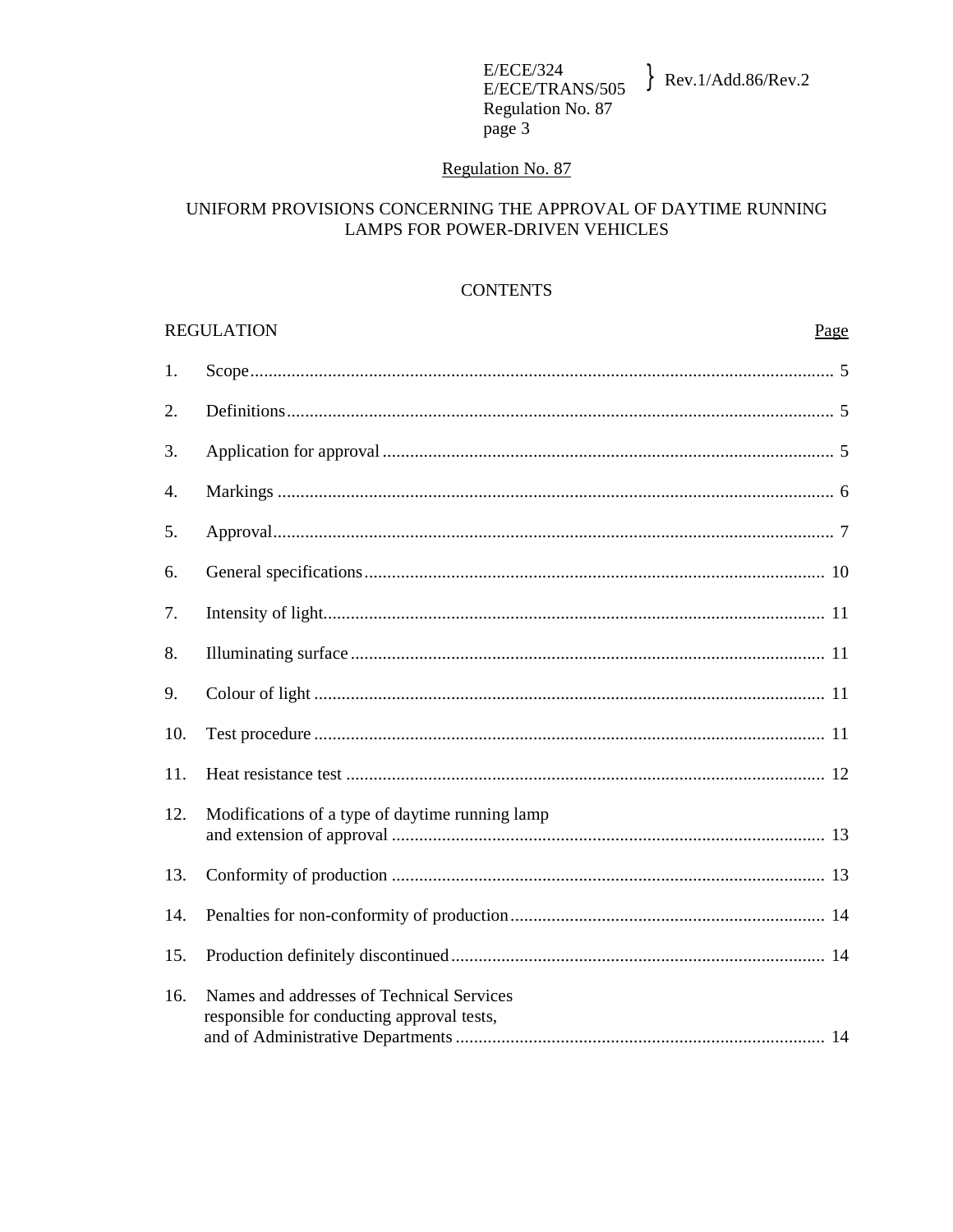E/ECE/324  $E/ECE/324$ <br>E/ECE/TRANS/505 Rev.1/Add.86/Rev.2 Regulation No. 87 page 4

### CONTENTS (continued)

### ANNEXES

- Annex 1 Communication concerning the approval or refusal or extension or withdrawal of approval or production definitely discontinued of a type of daytime running lamp, pursuant to Regulation No. 87
- Annex 2: Example of arrangement of the approval mark
- Annex 3: Photometric measurements
- Annex 4: Colour of light Trichromatic coordinates
- Annex 5 Minimum requirements for conformity of production control procedures
- Annex 6 Minimum requirements for sampling by an inspector
- Annex 7 Minimum angles required for light distribution in space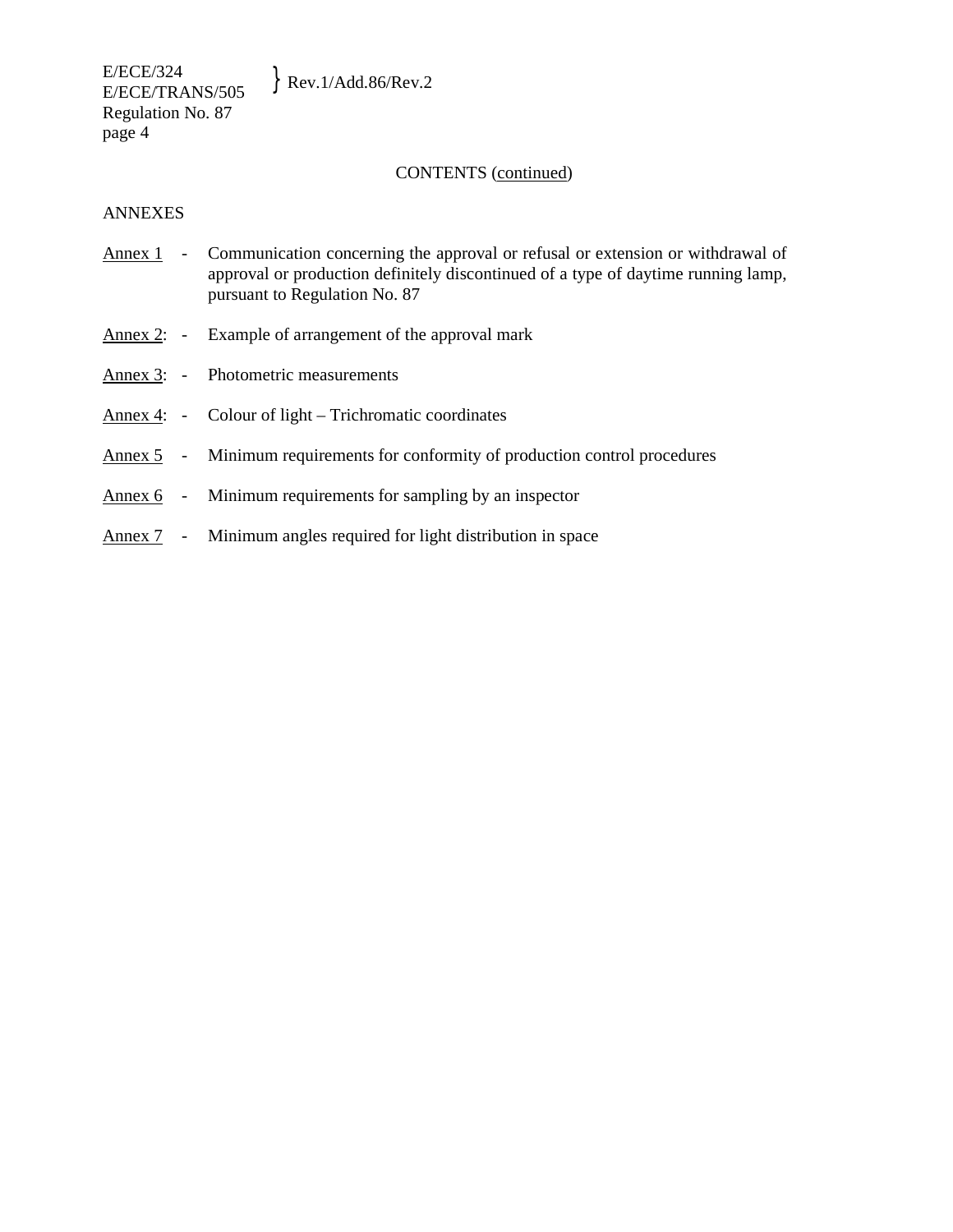## 1. SCOPE

 This Regulation applies to daytime running lamps for vehicles of category M, N and T 1/.

# 2. DEFINITIONS

For the purpose of this Regulation:

- 2.1. "Daytime running lamp" means a lamp facing in a forward direction used to make the vehicle more easily visible when driving during daytime;
- 2.2. The definitions given in Regulation No. 48 and its series of amendments in force at the time of application for type approval shall apply to this Regulation;
- 2.3. "Daytime running lamps of different types" means lamps which differ in such essential respects as:
	- (a) the trade name or mark;

 (b) the characteristics of the optical system, (levels of intensity, light distribution angles, category of filament lamp, light source module, etc.);

 A change of the colour of the filament lamp or the colour of any filter does not constitute a change of type.

- 2.4. References made in this Regulation to standard (étalon) filament lamp(s) and to Regulation No. 37 shall refer to Regulation No. 37 and its series of amendments in force at the time of application for type approval.
- 3. APPLICATION FOR APPROVAL

 $\overline{a}$ 

3.1. The application for approval shall be transmitted by the holder of the trade name or mark or his duly accredited representative.

> At the choice of the applicant, it will specify that the device may be installed on the vehicle with different inclinations of the reference axis in respect to the vehicle reference planes and to the ground or rotate around its reference axis; these different conditions of installation shall be indicated in the communication form.

- 3.2. For each type of daytime running lamp, the application shall be accompanied by:
- 3.2.1. drawings (three copies) in sufficient detail to permit identification of the type of the daytime running lamp and showing geometrically the position(s) in which the daytime running lamp may be mounted on the vehicle, the axis of observation to be

<sup>1/</sup> As defined in Annex 7 to the Consolidated Resolution on the Construction of Vehicles (R.E.3), (document TRANS/WP.29/78/Rev.1/Amend.2 as last amended by Amend.4).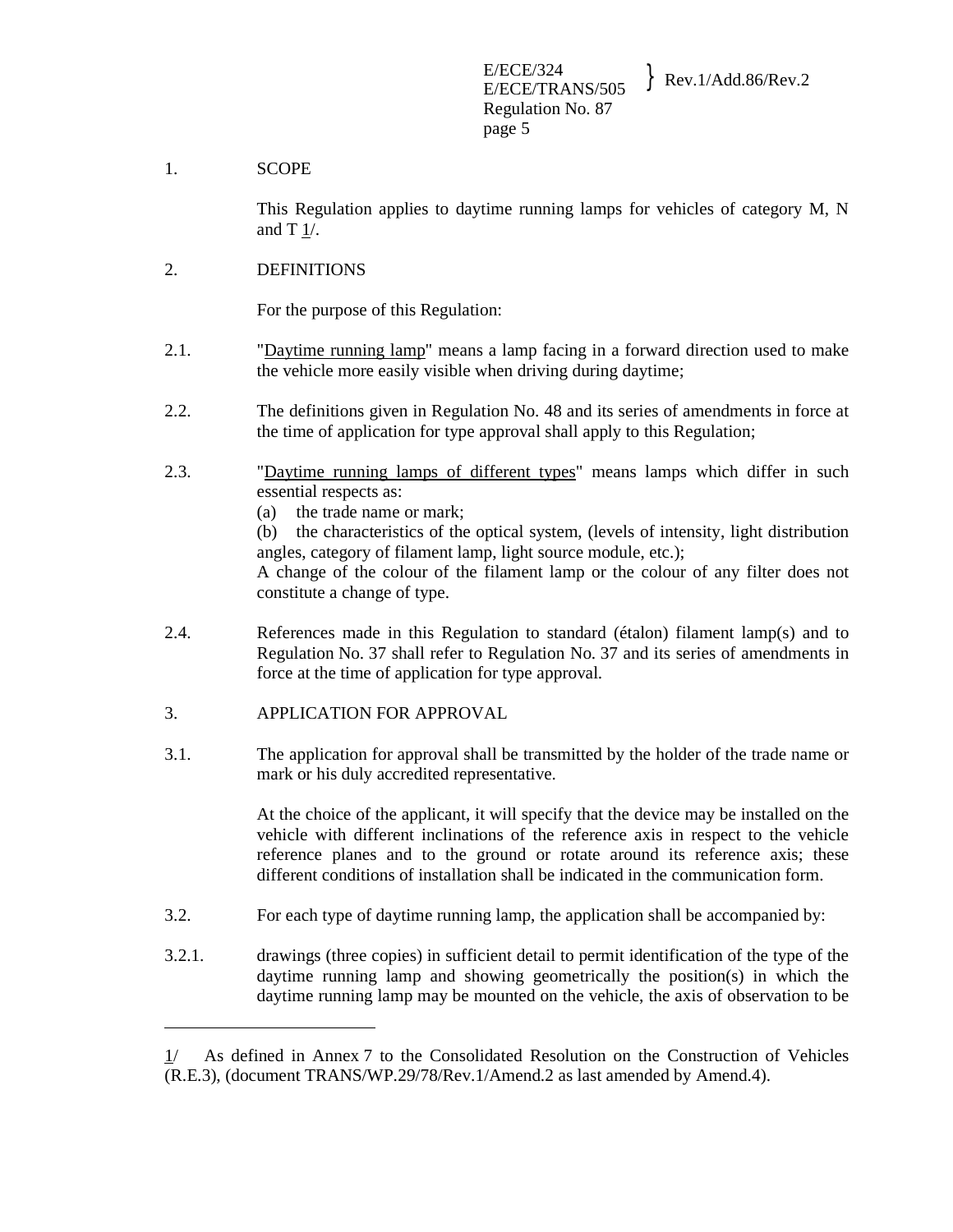taken as the axis of reference in the tests (horizontal angle  $H = 0^\circ$ , vertical angle  $V = 0^{\circ}$  and the point to be taken as the centre of reference in the said tests; and the illuminating surface,

- 3.2.2. a brief technical description stating, in particular, with the exception of lamps with non-replaceable light sources:
	- (a) the category or categories of filament lamp(s) prescribed; this filament lamp category shall be one of those contained in Regulation No. 37 and its series of amendments in force at the time of application for type approval; and/or
	- (b) the light source module specific identification code.
- 3.2.3. two lamps.
- 4. MARKINGS

Daytime running lamps submitted for approval shall,

- 4.1. bear on the lens the trade name or mark of the applicant; this marking must be clearly legible and be indelible,
- 4.2. with the exception of lamps with non-replaceable light sources, bear a clearly legible and indelible marking indicating:
	- (a) the category or categories of filament lamp(s) prescribed; and/or
	- (b) the light source module specific identification code.
- 4.3. in the case of lamps with an electronic light source control gear and/or nonreplaceable light sources and/or light source module( s), bear the marking of the rated voltage or range of voltage and rated maximum wattage.
- 4.4. provide adequate space for the approval mark and for the additional symbols prescribed in paragraph 5.2. below; the said space shall be shown in the drawings referred to in paragraph 3.2.1. above.
- 4.5. In the case of lamps with light source module(s), the light source module(s) shall bear:
- 4.5.1. the trade name or mark of the applicant; this marking must be clearly legible and indelible;
- 4.5.2. the specific identification code of the module; this marking must be clearly legible and indelible. This specific identification code shall comprise the starting letters "MD" for "MODULE" followed by the approval marking without the circle as prescribed in paragraph 5.2.1.1. below; this specific identification code shall be shown in the drawings mentioned in paragraph 3.2.1. above. The approval marking does not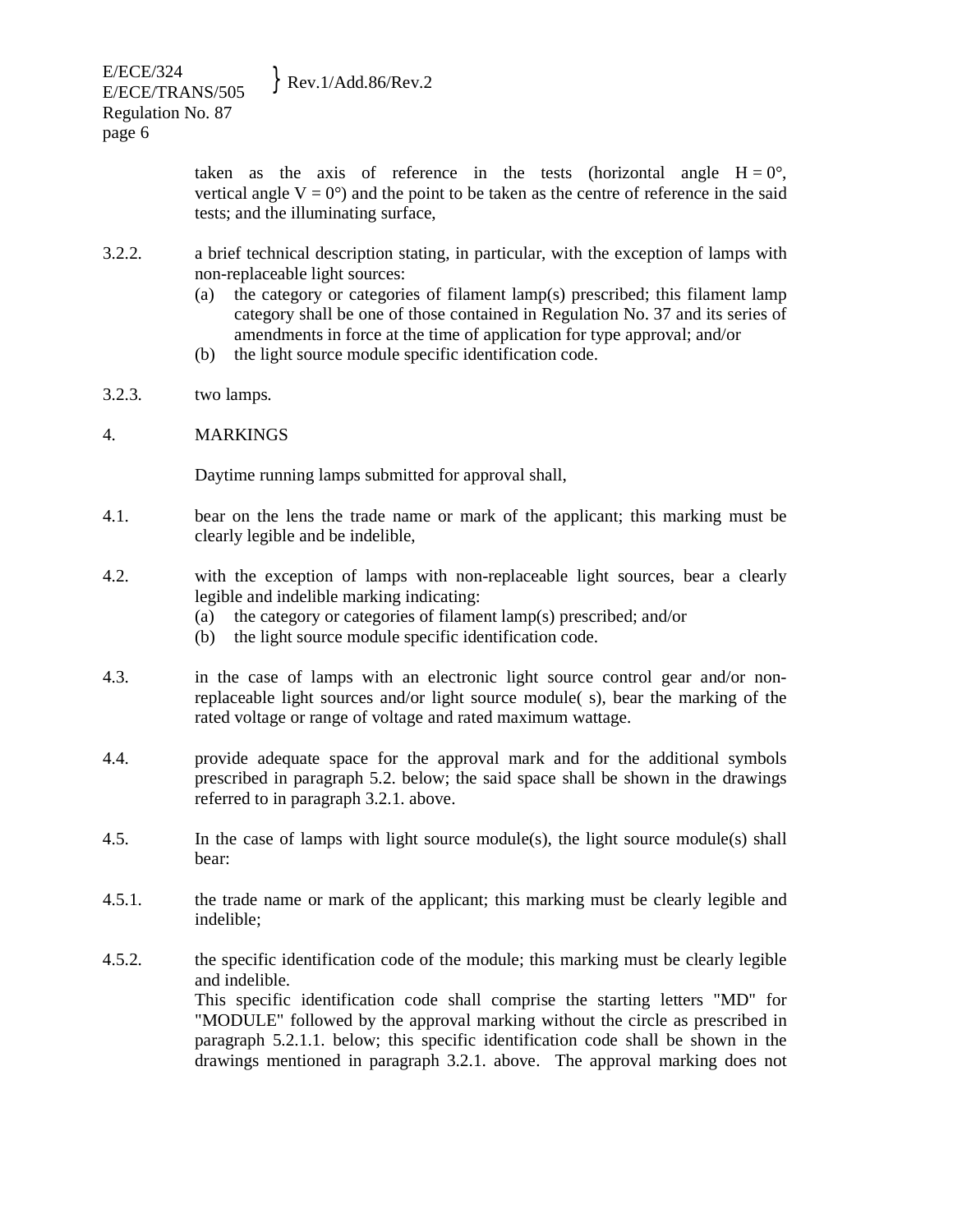E/ECE/324  $E/ECE/324$ <br>E/ECE/TRANS/505 Rev.1/Add.86/Rev.2 Regulation No. 87 page 7

have to be the same as the one on the lamp in which the module is used, but both markings shall be from the same applicant.

- 4.5.3. the marking of the rated voltage and rated wattage.
- 4.6. Lamps operating at voltages other than the nominal rated voltages of 6 V, 12 V or 24 V respectively, by the application of an electronic light source control gear being not part of the lamp, must also bear a marking denoting the rated secondary design voltage.
- 4.7. An electronic light source control gear being part of the lamp but not included into the lamp body shall bear the name of the manufacturer and its identification number.
- 5. APPROVAL
- 5.1. General
- 5.1.1. If the two lamps which are submitted in pursuance of paragraph 3.2.3. above satisfy the requirements to this Regulation, approval shall be granted.
- 5.1.2. Where grouped, combined or reciprocally incorporated lamps have been found to comply with the requirements of several Regulations annexed to the 1958 Agreement, a single international approval mark may be applied provided that such lamps are not grouped, combined or reciprocally incorporated with a lamp or lamps not satisfying any one of these Regulations.
- 5.1.3. An approval number shall be assigned to each type approved. Its first two digits (at present 00 for the Regulation in its original form) shall indicate the series of amendments incorporating the most recent major technical amendments made to the Regulation at the time of issue of the approval. The same Contracting Party shall not assign this number to another type of lamp covered by this Regulation.
- 5.1.4. Notice of approval or of extension or refusal or withdrawal of approval or production definitely discontinued of a type of lamp pursuant to this Regulation shall be communicated to the Parties to the Agreement which apply this Regulation, by means of a form conforming to the model in Annex 1 to this Regulation.
- 5.1.5. Every lamp conforming to a type approved under this Regulation shall bear, in the space referred to in paragraphs 4.4. above, an approval mark as described in paragraphs 5.2. and 5.3. below.
- 5.1.6. The mark and symbols mentioned in paragraph 5.2. shall be indelible and clearly legible even when the lamp is mounted on the vehicle.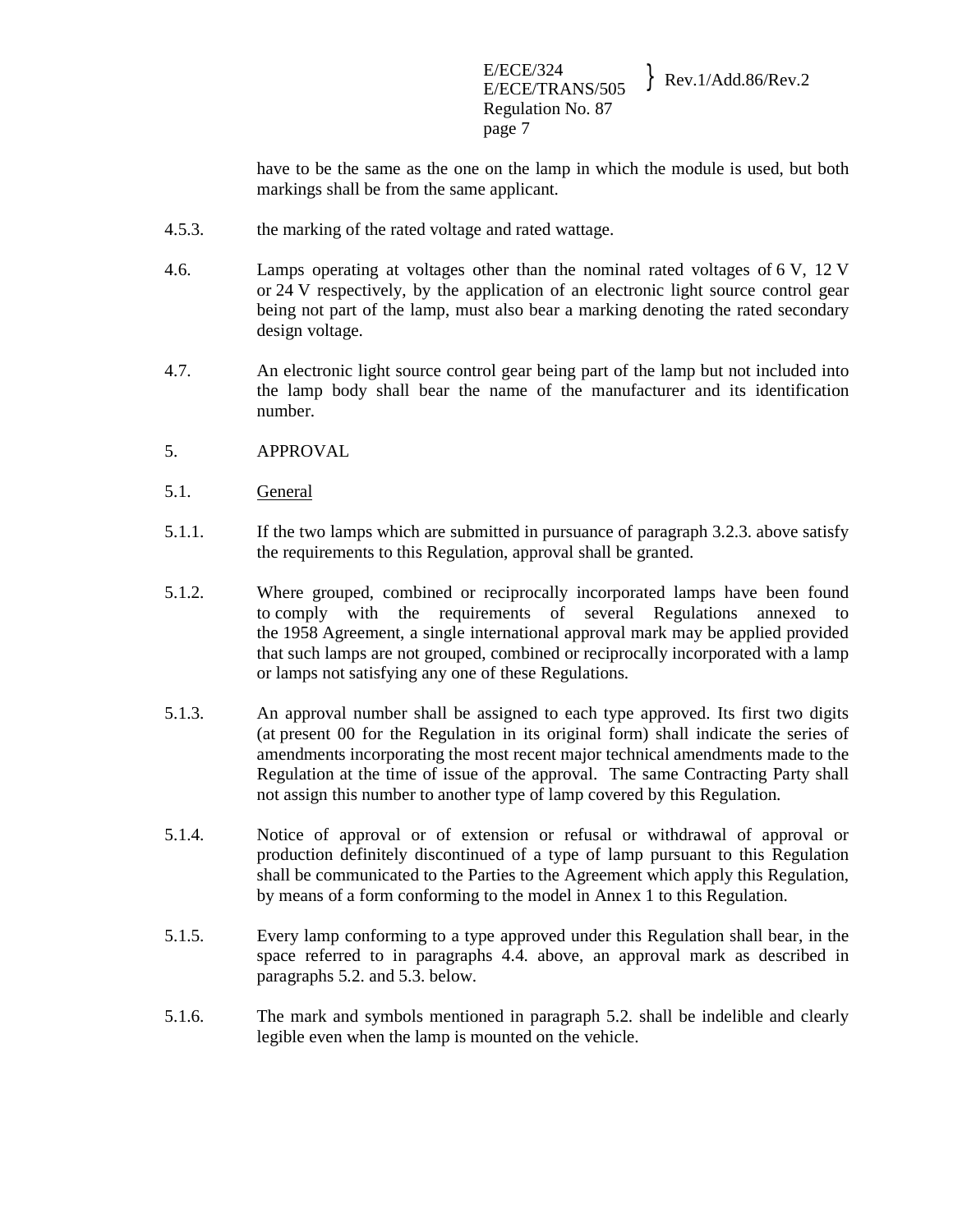5.2. Composition of the approval mark

The approval mark shall consist of:

- 5.2.1. an international approval marking, comprising:
- 5.2.1.1. a circle surrounding the letter "E" followed by the distinguishing number of the country which has granted the approval 2/,
- 5.2.1.2. an approval number,
- 5.2.2. the additional symbol "RL".
- 5.2.3. The two digits of the approval number which indicate the series of amendments in force at the time of issue of the approval, may be marked close to the above additional symbols.
- 5.3. Arrangement of the approval mark
- 5.3.1. Independent lamps

-

 Annex 2, Figure 1, to this Regulation gives an example of arrangement of the approval mark with the above-mentioned additional symbols.

 $2/$  1 for Germany, 2 for France, 3 for Italy, 4 for the Netherlands, 5 for Sweden, 6 for Belgium, 7 for Hungary, 8 for the Czech Republic, 9 for Spain, 10 for Serbia, 11 for the United Kingdom, 12 for Austria, 13 for Luxembourg, 14 for Switzerland, 15 (vacant), 16 for Norway, 17 for Finland, 18 for Denmark, 19 for Romania, 20 for Poland, 21 for Portugal, 22 for the Russian Federation, 23 for Greece, 24 for Ireland, 25 for Croatia, 26 for Slovenia, 27 for Slovakia, 28 for Belarus, 29 for Estonia, 30 (vacant), 31 for Bosnia and Herzegovina, 32 for Latvia, 33 (vacant), 34 for Bulgaria, 35 (vacant), 36 for Lithuania, 37 for Turkey, 38 (vacant), 39 for Azerbaijan, 40 for The former Yugoslav Republic of Macedonia, 41 (vacant), 42 for the European Community (Approvals are granted by its Member States using their respective ECE symbol), 43 for Japan, 44 (vacant), 45 for Australia, 46 for Ukraine, 47 for South Africa, 48 for New Zealand, 49 for Cyprus, 50 for Malta, 51 for the Republic of Korea, 52 for Malaysia, 53 for Thailand, 54 and 55 (vacant), 56 for Montenegro, 57 (vacant) and 58 for Tunisia. Subsequent numbers shall be assigned to other countries in the chronological order in which they ratify or accede to the Agreement Concerning the Adoption of Uniform Technical Prescriptions for Wheeled Vehicles, Equipment and Parts which can be Fitted and/or be Used on Wheeled Vehicles and the Conditions for Reciprocal Recognition of Approvals Granted on the Basis of these Prescriptions, and the numbers thus assigned shall be communicated by the Secretary-General of the United Nations to the Contracting Parties to the Agreement.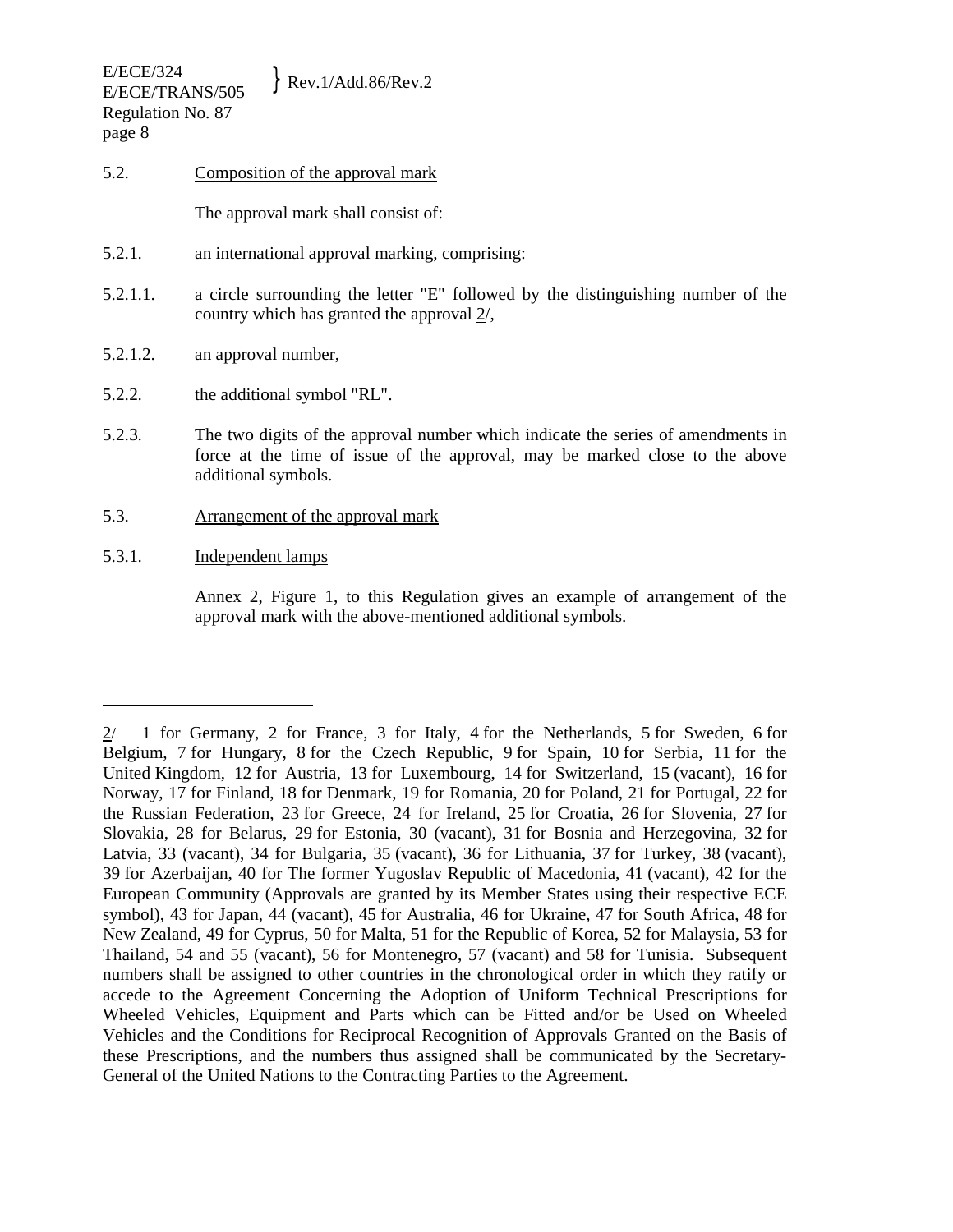### 5.3.2. Grouped, combined or reciprocally incorporated lamps

- 5.3.2.1. Where grouped, combined or reciprocally incorporated lamps have been found to comply with the requirements of several Regulations, a single international approval mark may be affixed, consisting of a circle surrounding the letter "E" followed by the distinguishing number of the country which has granted the approval, and an approval number. This approval mark may be located anywhere on the grouped, combined or reciprocally incorporated lamps, provided that:
- 5.3.2.1.1. it is visible after their installation.
- 5.3.2.1.2. no part of the grouped, combined or reciprocally incorporated lamps that transmits light can be removed without at the same time removing the approval mark.
- 5.3.2.2. The identification symbol for each lamp appropriate to each Regulation under which approval has been granted, together with the corresponding series of amendments incorporating the most recent major technical amendments to the Regulation at the time of issue of the approval and, if necessary, the required arrow shall be marked:
- 5.3.2.2.1. either on the appropriate illuminating surface,
- 5.3.2.2.2. or in a group, in such a way that each of the grouped, combined or reciprocally incorporated lamps may be clearly identified.
- 5.3.2.3. The size of the components of a single approval mark shall not be less than the minimum size required for the smallest of the individual marks by the Regulation under which approval has been granted.
- 5.3.2.4. An approval number shall be assigned to each type approved. The same Contracting Party may not assign the same number to another type of grouped, combined or reciprocally incorporated lamps covered by this Regulation.
- 5.3.2.5. Annex 2, Figure 2, to this Regulation gives examples of arrangements of approval marks for grouped, combined or reciprocally incorporated lamps with all the abovementioned additional symbols.
- 5.3.3. Lamps reciprocally incorporated with other lamps, of which the lens may also be used for other types of devices

The provisions laid down in paragraph 5.3.2. above are applicable.

5.3.3.1. In addition, where the same lens is used, the latter may bear the different approval marks relating to the different types of headlamps or units of lamps, provided that the main body of the device, even if it cannot be separated from the lens, also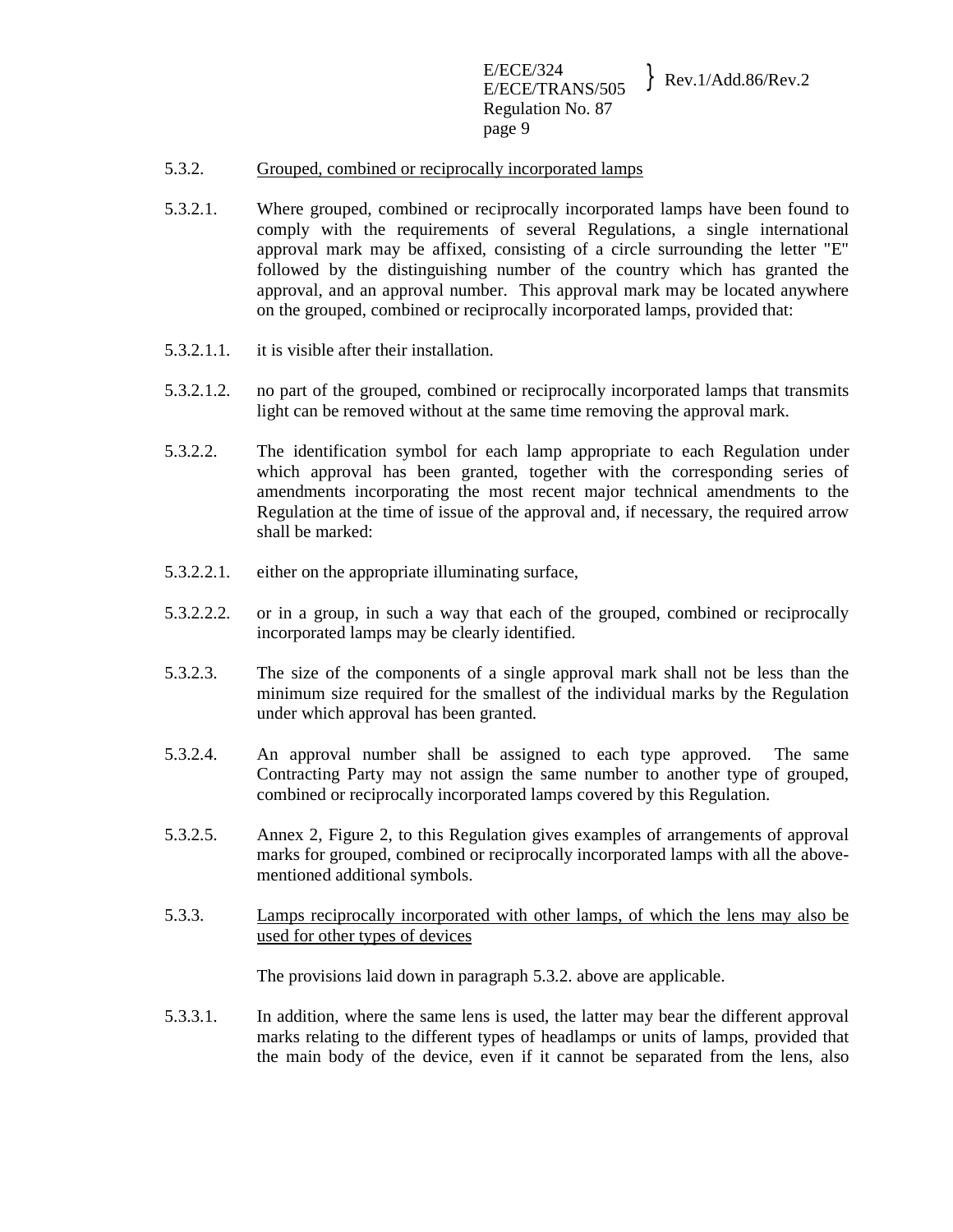comprises the space described in paragraph 4.4. above and bears the approval marks of the actual functions.

 If different types of devices comprise the same main body, the latter may bear the different approval marks.

- 5.3.3.2. Annex 2, Figure 3, to this Regulation gives examples of arrangements of approval marks relating to the above case.
- 6. GENERAL SPECIFICATIONS
- 6.1. Each lamp shall conform to the specifications set forth in the paragraphs below.
- 6.2. Daytime running lamps shall be so designed and constructed that in normal use, despite the vibration to which they may then be subjected, they continue to function satisfactorily and retain the characteristics prescribed by this Regulation.
- 6.3. Daytime running lamps, which are reciprocally incorporated with another function, using a common light source, and designed to operate permanently with an electronic light source control gear to regulate the intensity of the light emitted, are permitted.
- 6.4. Light source module
- 6.4.1. The design of the light source module(s) shall be such that even in darkness the light source module(s) can be fitted in no other position, but the correct one.
- 6.4.2. The light source module(s) shall be tamperproof.
- 6.5. In the case of replaceable filament lamp(s):
- 6.5.1. Any category or categories of filament lamp(s) approved according to Regulation No. 37 may be used, provided that no restriction on the use is made in Regulation No. 37 and its series of amendments in force at the time of application for type approval.
- 6.5.2. The design of the device shall be such that the filament lamp can be fixed in no other position but the correct one.
- 6.5.3. The filament lamp holder shall conform to the characteristics given in IEC Publication 60061. The holder data sheet relevant to the category of filament lamp used, applies.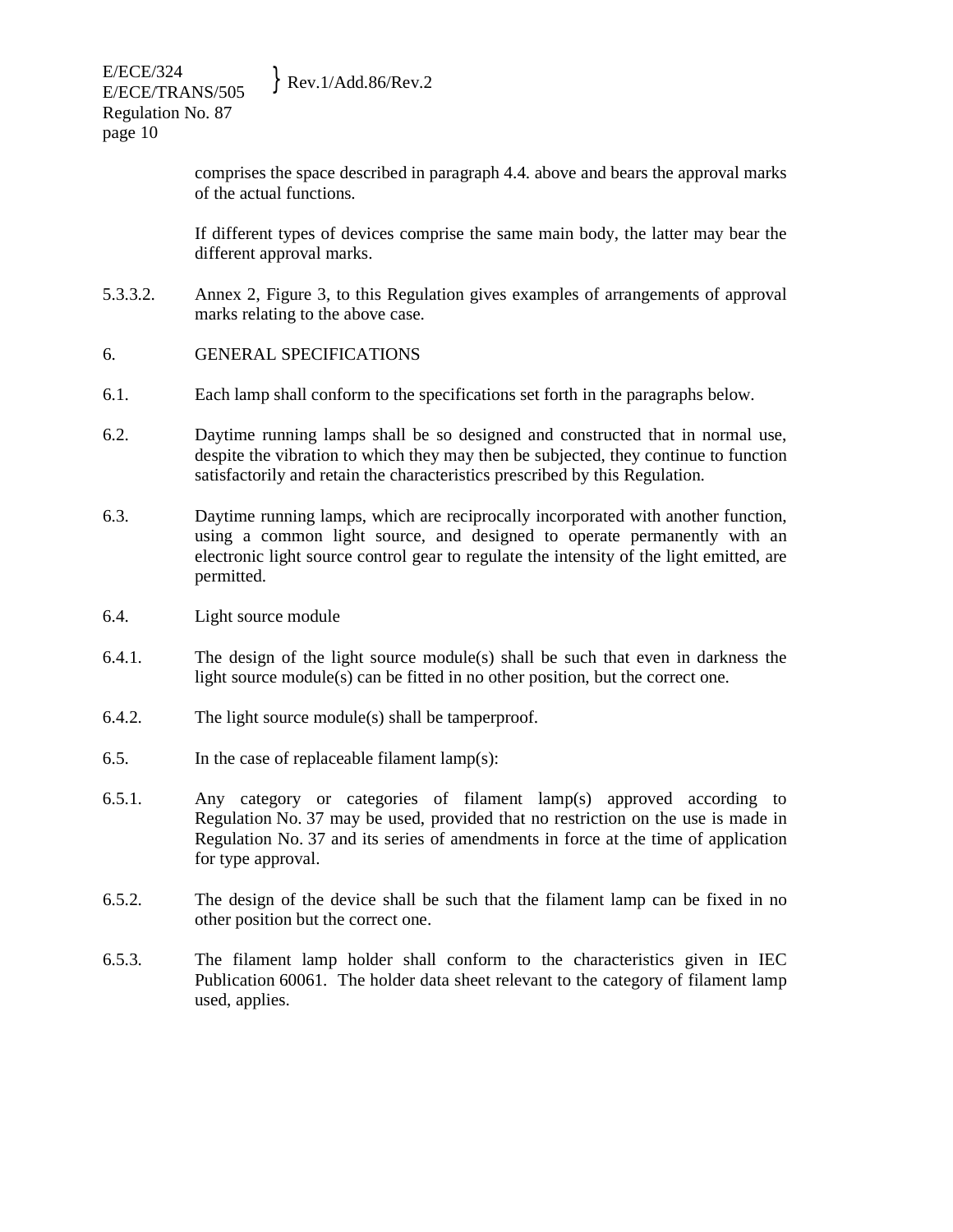## 7. INTENSITY OF LIGHT

- 7.1. The luminous intensity of the light emitted by each lamp shall not be less than 400 cd in the axis of reference.
- 7.2. Outside the reference axis and within the angular fields defined in the arrangement diagram in Annex 7 to this Regulation, the intensity of the light emitted by each lamp must:
- 7.2.1. In each direction corresponding to the points in the table of standard light distribution reproduced in Annex 3 to this Regulation, be not less than the minimum specified in paragraph 7.1. above, multiplied by the percentage specified in the said table of the direction in question, and
- 7.2.2. not exceed 1,200 cd in any direction the lamp is visible.
- 7.3. Moreover, throughout the field defined in the diagram in Annex 7, the intensity of the light emitted must not be less than 1.0 cd.
- 7.4. In the case of a lamp containing more than one light source the lamp shall comply with the minimum intensity required when any one light source has failed and when all light sources are illuminated the maximum intensity shall not be exceeded.

 A group of light sources, wired so that the failure of any one of them causes all of them to stop emitting light, shall be considered to be one light source.

8. APPARENT SURFACE

 The area of the apparent surface in the direction of the axis of reference of the lamp shall be not less than 25 cm² and not more than 200 cm².

9. COLOUR OF LIGHT

 The colour of the light shall be white. It shall be measured under the conditions as prescribed in paragraph 10. below.

 The colour must be within the limits of the trichromatic co-ordinates prescribed in Annex 4 to this Regulation.

- 10. TEST PROCEDURE
- 10.1. All measurements, photometric and colorimetric, shall be made with a colourless standard filament lamp of the category prescribed for the device, the supply voltage being so regulated as to produce the reference luminous flux required for that category of lamp, when not supplied by an electronic light source control gear.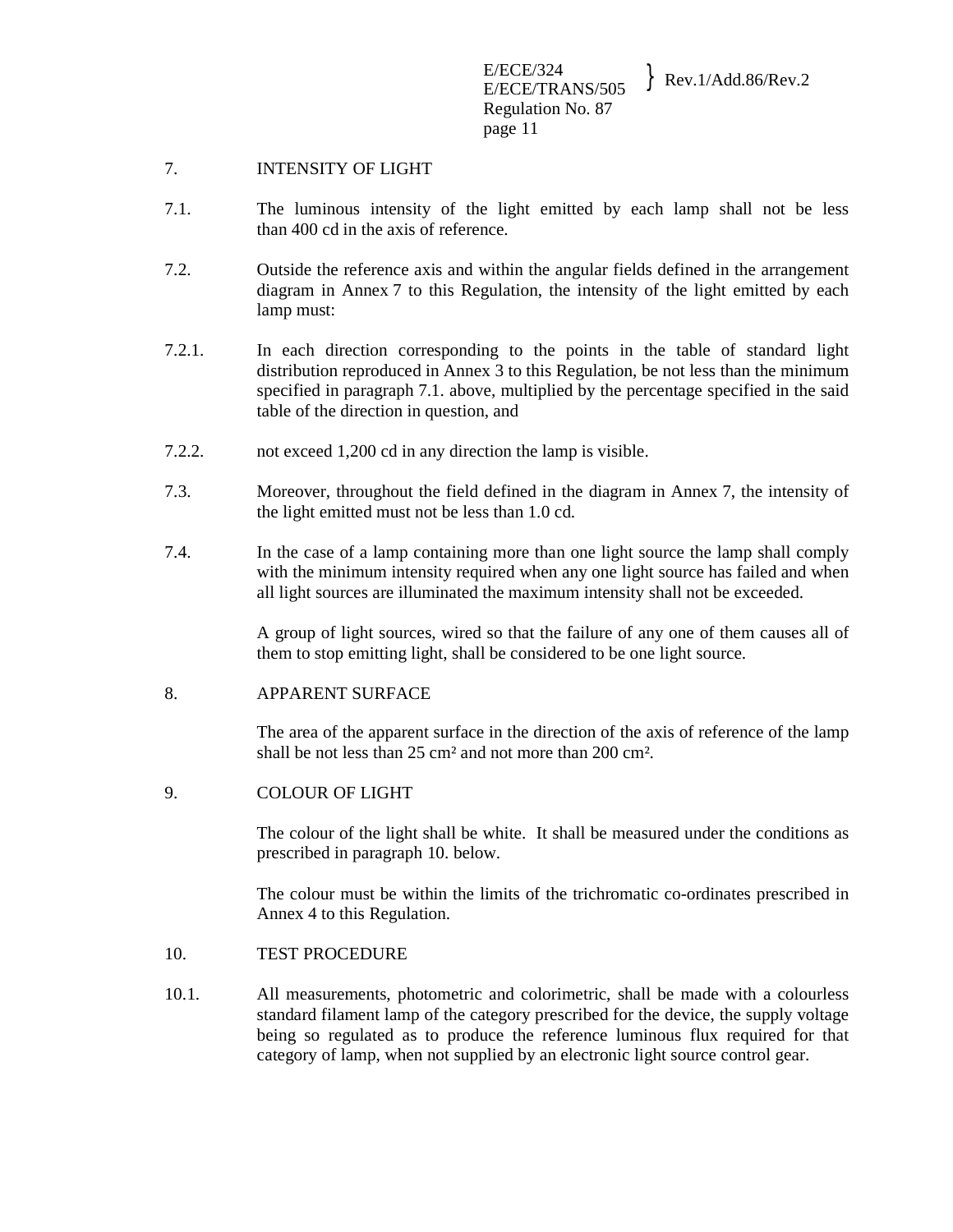- 10.2. In the case of a system that uses an electronic light source control gear being part of the lamp 3/, all measurements, photometric and colorimetric, shall be made applying at the input terminals of the lamp a voltage of 6.75 V, 13.5 V or 28.0 V respectively.
- 10.3. In the case of a system that uses an electronic light source control gear not being part of the lamp the voltage declared by the manufacturer shall be applied to the input terminals of the lamp. The test laboratory shall require from the manufacturer the light source control gear needed to supply the light source and the applicable functions. The voltage to be applied to the lamp shall be noted in the communication form in Annex 1 of this Regulation.
- 10.4. For any lamp except those equipped with filament lamps, the luminous intensities, measured after one minute and after 30 minutes of operation, shall comply with the minimum and maximum requirements. The luminous intensity distribution after one minute of operation can be calculated from the luminous intensity distribution after 30 minutes of operation by applying at each test point the ratio of luminous intensities measured at HV after one minute and after 30 minutes of operation.
- 10.5. The limits of the apparent surface in the direction of the reference axis of a lightsignalling device shall be determined.
- 11. HEAT RESISTANCE TEST

-

- 11.1. The lamp must be subjected to a one-hour test of continuous operation following a warm-up period of 20 minutes. The ambient temperature shall be  $23^{\circ}C + 5^{\circ}$ . The filament lamp used shall be a filament lamp of the category specified for the lamp, and shall be supplied with a current at a voltage such that it gives the specified average power at the corresponding test voltage. However, for lamps equipped with non-replaceable light sources (filament lamps and other), the test shall be made with the light sources present in the lamp, in accordance with paragraph 10.2. of this Regulation.
- 11.2. Where only the maximum power is specified, the test shall be carried out by regulating the voltage to obtain a power equal to 90 per cent of the specified power. The specified average or maximum power referred to above shall in all cases be chosen from the voltage range of 6, 12 or 24 V at which it reaches the highest value; for lamps equipped with non-replaceable light sources (filament lamps and other) the test conditions set in paragraph 10.2. of this Regulation shall be applied.

<sup>3/</sup> For the purpose of this Regulation, "being part of the lamp" means to be physically included in the lamp body or to be external, separated or not, from the lamp body but supplied by the lamp manufacturer as part of the lamp system.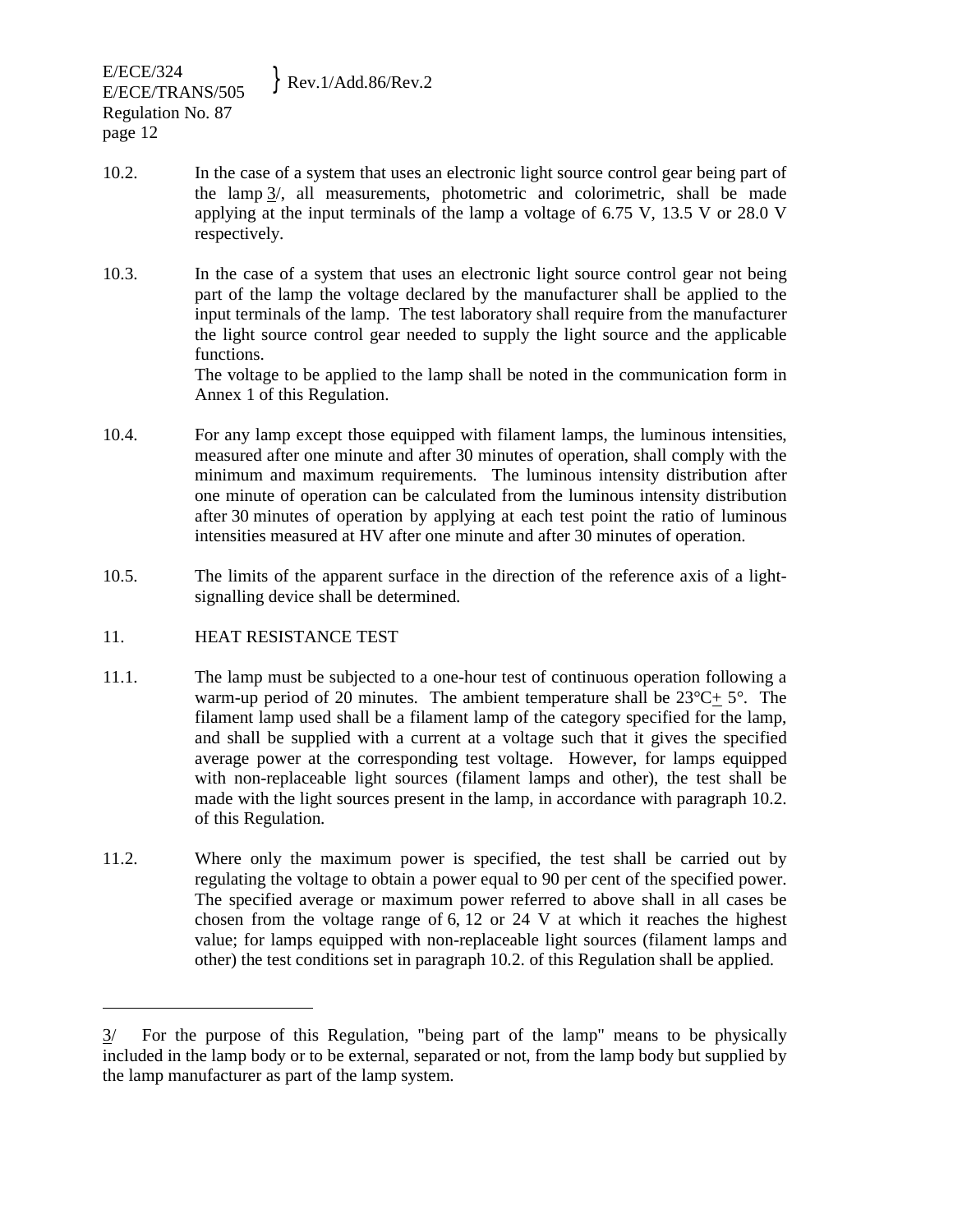E/ECE/324  $E/ECE/324$ <br>E/ECE/TRANS/505 Rev.1/Add.86/Rev.2 Regulation No. 87 page 13

- 11.3. After the lamp has been stabilized at the ambient temperature, no distortion, deformation, cracking or colour modification shall be perceptible. In case of doubt the intensity of light according to paragraph 7. above shall be measured. At that measurement the values shall reach at least 90 per cent of the values obtained before the heat resistance test on the same device.
- 12. MODIFICATIONS OF A TYPE OF DAYTIME RUNNING LAMP AND EXTENSION OF APPROVAL
- 12.1. Every modification of the type of lamp shall be notified to the Administrative Departments which approved the type of lamp. The department may then either:
- 12.1.1. Consider that the modifications made are unlikely to have an appreciable adverse effect and that in any case the lamp still complies with the requirements; or
- 12.1.2. Require a further test report from the technical service responsible for conducting the tests.
- 12.2. Confirmation or refusal of approval, specifying the alterations shall be communicated by the procedure specified in paragraph 5.1.4. above to the Parties to the Agreement applying this Regulation.
- 12.3. The Competent Authority issuing the extension of approval shall assign a series number for such an extension and inform thereof the other Parties to the Agreement applying this Regulation by means of a communication form conforming to the model in Annex 1 to this Regulation.
- 13. CONFORMITY OF PRODUCTION

 The conformity of production procedures shall comply with those set out in the Agreement, Appendix 2 (E/ECE/324-E/ECE/TRANS/505/Rev.2), with the following requirements:

- 13.1. Lamps approved under this Regulation shall be so manufactured as to conform to the type approved by meeting the requirements set forth in paragraphs 6., 7., 8. and 9. above.
- 13.2. The minimum requirements for conformity of production control procedures set forth in Annex 5 to this Regulation shall be complied with.
- 13.3. The minimum requirements for sampling by an inspector set forth in Annex 8 to this Regulation shall be complied with.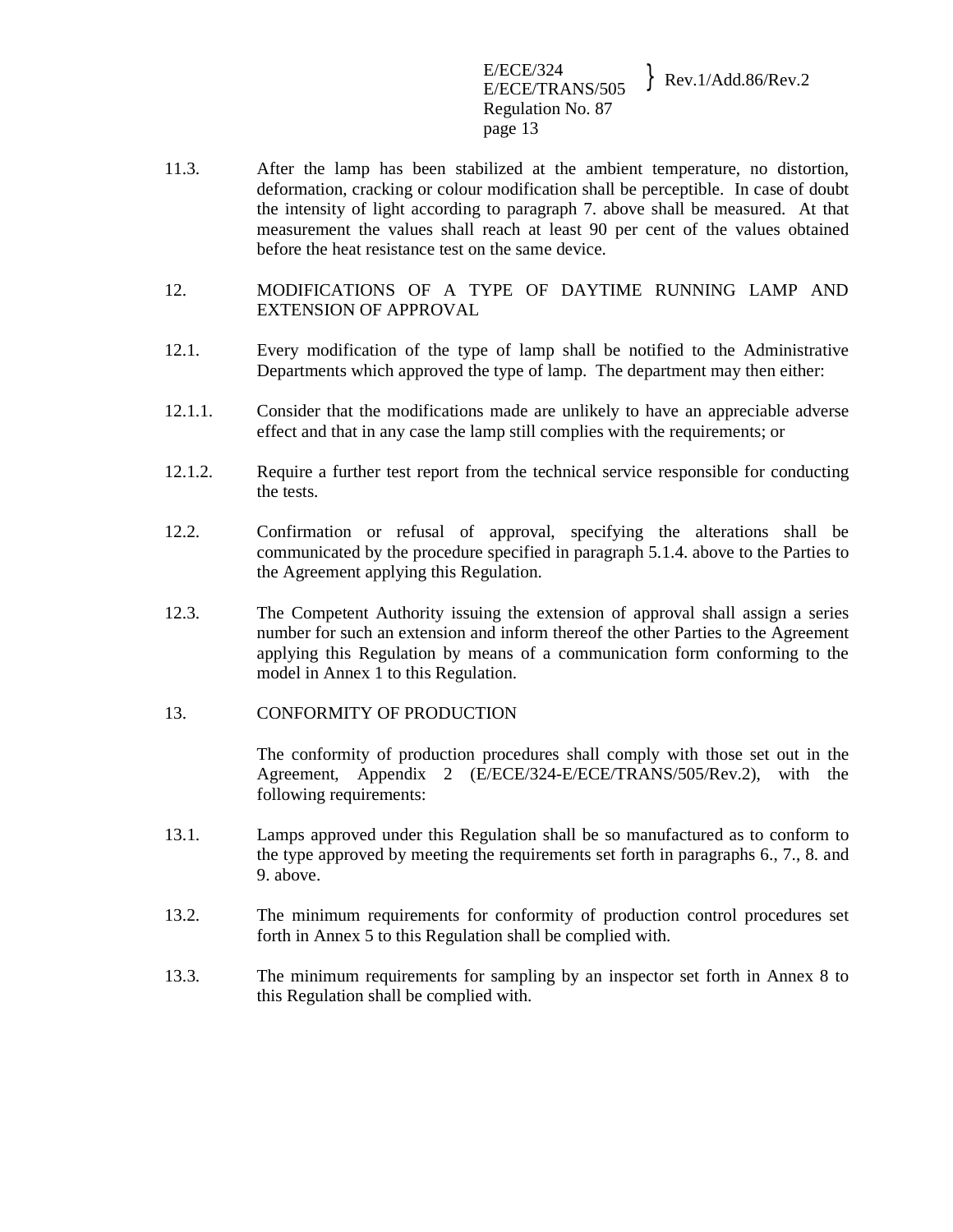13.4. The authority which has granted type approval may at any time verify the conformity control methods applied in each production facility. The normal frequency of these verifications shall be once every two years.

## 14. PENALTIES FOR NON-CONFORMITY OF PRODUCTION

- 14.1. The approval granted in respect of a type of daytime running lamp pursuant to this Regulation may be withdrawn if the requirements are not complied with or if a daytime running lamp bearing the approval mark does not conform to the type approved.
- 14.2. If a Party to the Agreement applying this Regulation withdraws an approval it has previously granted, it shall forthwith so notify the other Contracting Parties applying this Regulation by means of a communication form conforming to the model in Annex 1 to this Regulation.

# 15. PRODUCTION DEFINITELY DISCONTINUED

 If the holder of the approval completely ceases to manufacture a type of daytime running lamp approved in accordance with this Regulation, he shall so inform the authority which granted the approval. Upon receiving the relevant communication, that authority shall inform thereof the other Parties to the Agreement applying this Regulation by means of a communication form conforming to the model in Annex 1 to this Regulation.

16. NAMES AND ADDRESSES OF TECHNICAL SERVICES RESPONSIBLE FOR CONDUCTING APPROVAL TESTS AND OF ADMINISTRATIVE DEPARTMENTS

> The Parties to the Agreement applying this Regulation shall communicate to the United Nations Secretariat the names and addresses of the Technical Services responsible for conducting approval tests and of the Administrative Departments which grant approval and to which forms certifying approval or extension or refusal or withdrawal of approval, or production definitely discontinued, issued in other countries, are to be sent.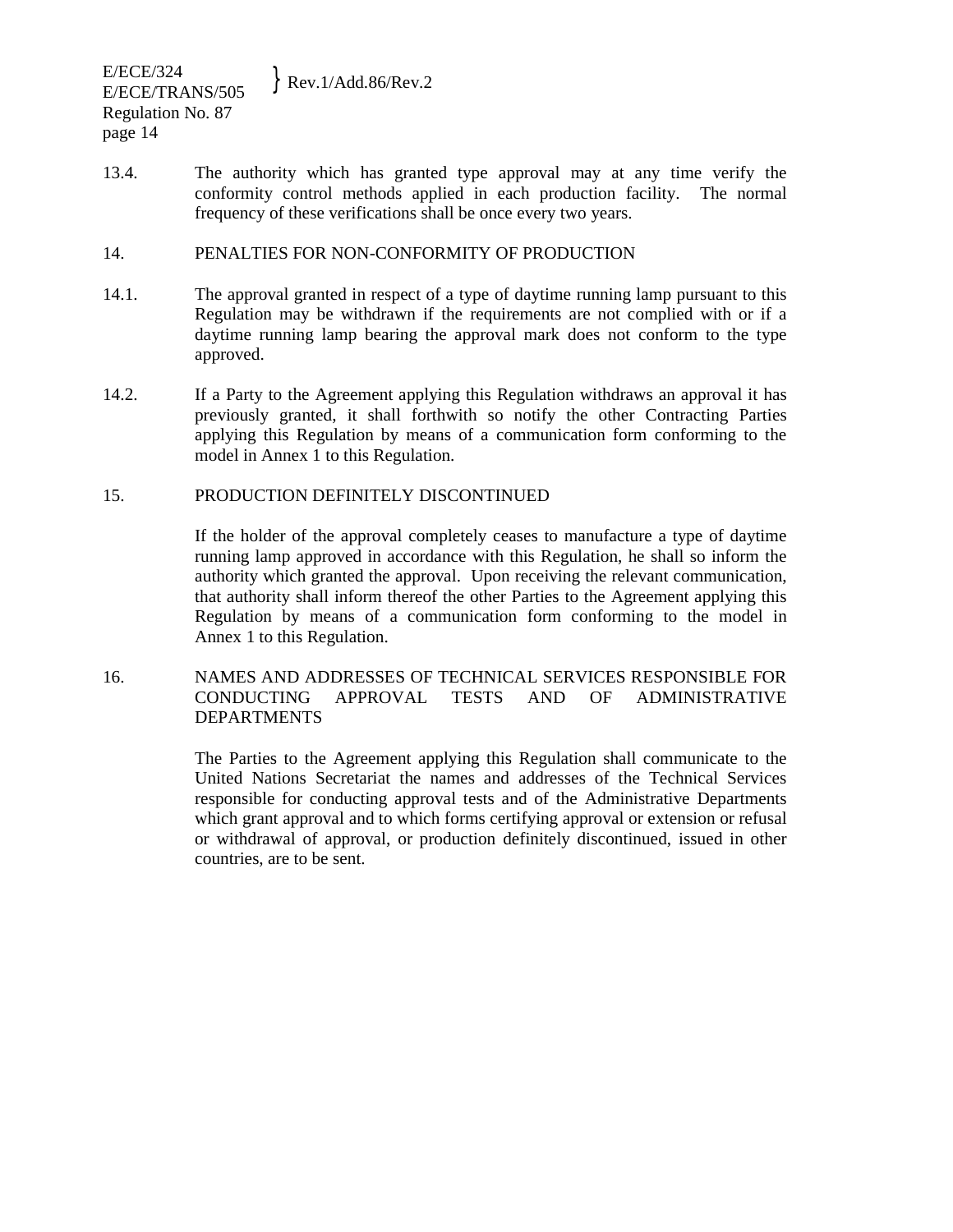E/ECE/324<br>E/ECE/TRANS/505 Regulation No. 87 page 15 Annex 1

 $\text{Rev.1/Add.86/Rev.2}$ 

Annex 1

### COMMUNICATION

(Maximum format: A4 (210 x 297 mm))



issued by : Name of administration: ...................................... ...................................... ......................................

concerning: 2/ APPROVAL GRANTED APPROVAL EXTENDED APPROVAL REFUSED APPROVAL WITHDRAWN

### PRODUCTION DEFINITELY DISCONTINUED

of a type of daytime running lamp pursuant to Regulation No. 87

|    | Approval No. | Extension No |
|----|--------------|--------------|
| 1. |              |              |
| 2. |              |              |
| 3. |              |              |
| 4. |              |              |
| 5. |              |              |
| 6. |              |              |
| 7. |              |              |
| 8. |              |              |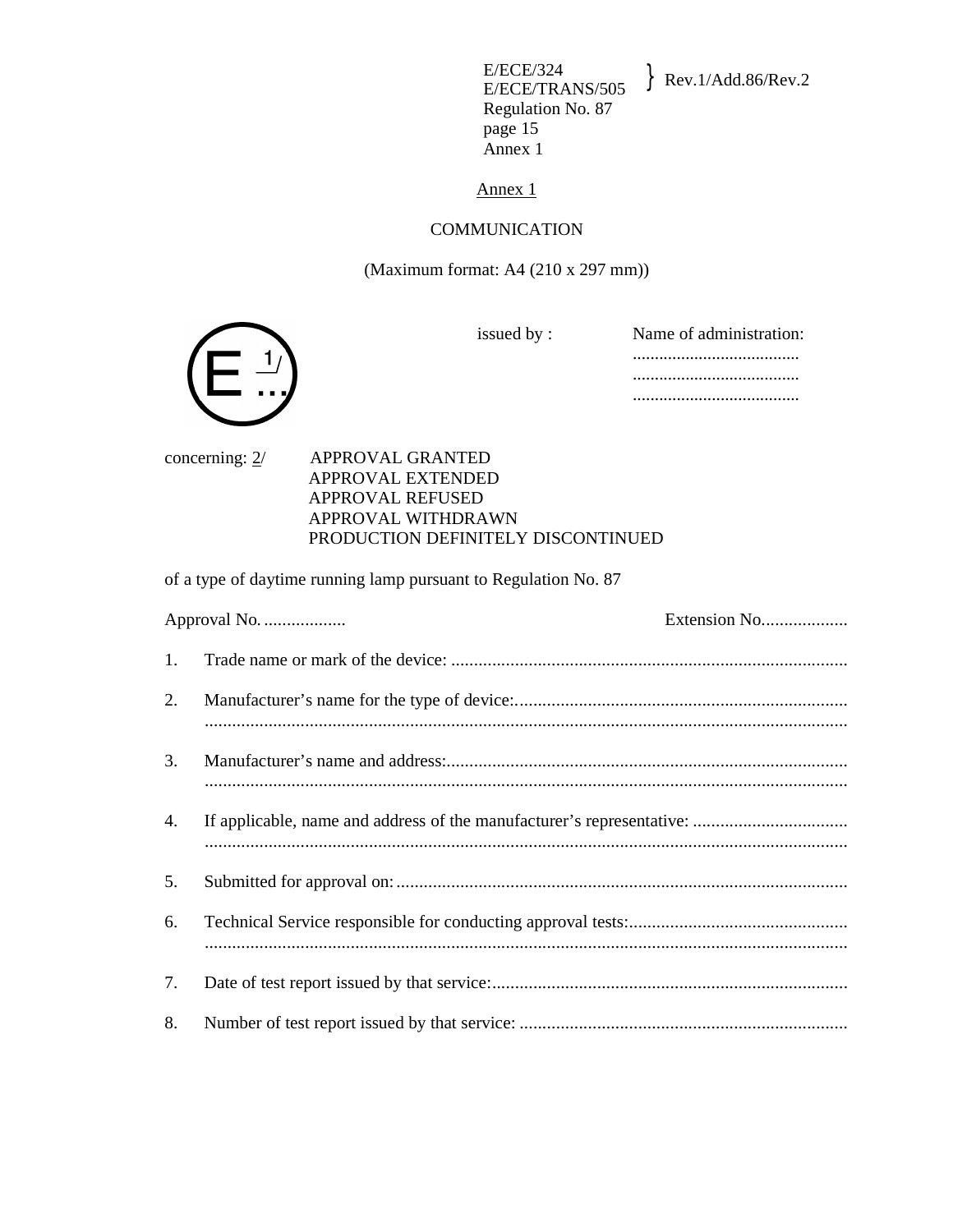| 9.  | Concise description:                                                                                                                                                            |  |  |
|-----|---------------------------------------------------------------------------------------------------------------------------------------------------------------------------------|--|--|
|     | By category of lamp:                                                                                                                                                            |  |  |
|     |                                                                                                                                                                                 |  |  |
|     |                                                                                                                                                                                 |  |  |
|     | Application of an electronic light source control gear:<br>being part of the lamp<br>yes/no 2/<br>(a)<br>being not part of the lamp<br>yes/no $2/$<br>(b)                       |  |  |
|     |                                                                                                                                                                                 |  |  |
|     |                                                                                                                                                                                 |  |  |
|     | Electronic light source control gear manufacturer and identification number (when the light<br>source control gear is part of the lamp but is not included into the lamp body): |  |  |
|     |                                                                                                                                                                                 |  |  |
| 10. |                                                                                                                                                                                 |  |  |
|     |                                                                                                                                                                                 |  |  |
| 11. |                                                                                                                                                                                 |  |  |
| 12. | Approval granted/refused/extended/withdrawn: 2/                                                                                                                                 |  |  |
| 13. |                                                                                                                                                                                 |  |  |
|     |                                                                                                                                                                                 |  |  |
|     |                                                                                                                                                                                 |  |  |
| 14. |                                                                                                                                                                                 |  |  |
|     |                                                                                                                                                                                 |  |  |
| 15. |                                                                                                                                                                                 |  |  |
| 16. | The following documents, bearing the approval number shown above, are available on<br>request:                                                                                  |  |  |
|     |                                                                                                                                                                                 |  |  |
|     |                                                                                                                                                                                 |  |  |
|     |                                                                                                                                                                                 |  |  |
|     |                                                                                                                                                                                 |  |  |

\_\_\_\_\_\_\_\_\_\_\_\_\_\_\_\_\_\_\_\_\_\_\_

<sup>1/</sup> Distinguishing number of the country which has granted/extended/refused/withdrawn approval (see approval provisions in the Regulation).

 $2^{\prime}$  Strike out what does not apply.

<sup>3/</sup> For daytime running lamps with non-replaceable light sources indicate the number and total wattage of the light sources used.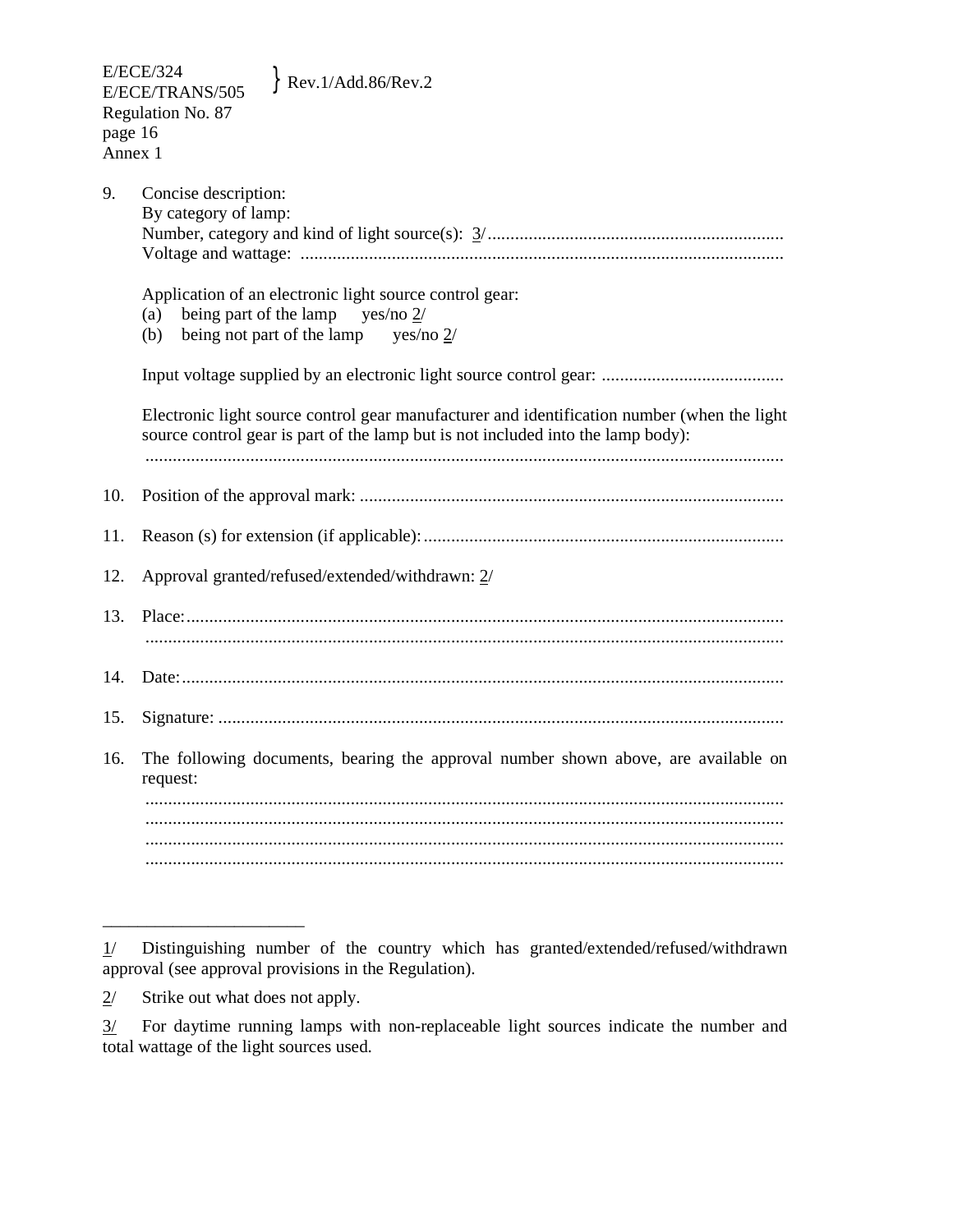E/ECE/324  $E/ECE/324$ <br>E/ECE/TRANS/505 Rev.1/Add.86/Rev.2 Regulation No. 87 page 17 Annex 2

### Annex 2

#### EXAMPLE OF ARRANGEMENT OF THE APPROVAL MARK



### Figure 1

The daytime running lamp bearing the approval mark shown above has been approved in the Netherlands (E4) under number 001015. The approval number indicates that the approval was granted according to the requirements of this Regulation in its original (unamended) form.

Note: The approval number and the additional symbol must be placed close to the circle and either above or below the "E" or to the left or right of that letter. The digits of the approval number must be on the same side of the "E" and face the same direction. The use of roman numerals as approval numbers should be avoided so as to prevent any confusion with other symbols.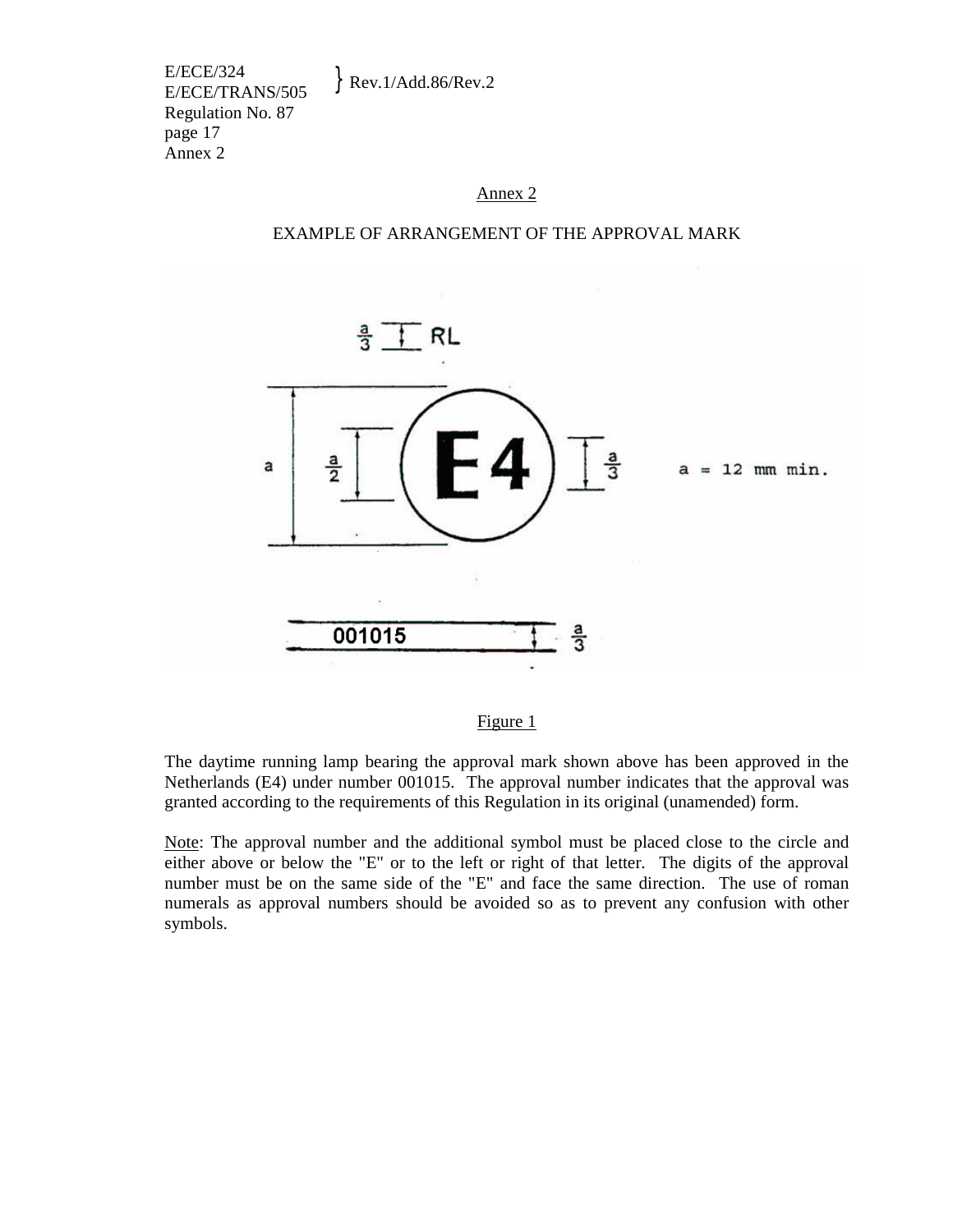E/ECE/324  $E/ECE/324$ <br>E/ECE/TRANS/505 Rev.1/Add.86/Rev.2 Regulation No. 87 page 18 Annex 2

Examples of possible markings for grouped lamps situated at the front of the vehicle

## Figure2

The vertical and horizontal lines schematize the shape of the lighting device. These are not part of the approval mark.



Note: The three examples shown above correspond to a lighting device bearing an approval mark relating to:

A front position lamp approved in accordance with the 01 series of amendments to Regulation No. 7;

A headlamp with a passing beam designed for right-hand and left-hand traffic and a driving beam with a maximum intensity comprised between 86,250 and 101,250 candelas, approved in accordance with the 02 series of amendments to Regulation No. 8;

A daytime running lamp approved in accordance with Regulation No. 87 in its original form;

A front direction indicator lamp of category la approved in accordance with the 02 series of amendments to Regulation No. 6.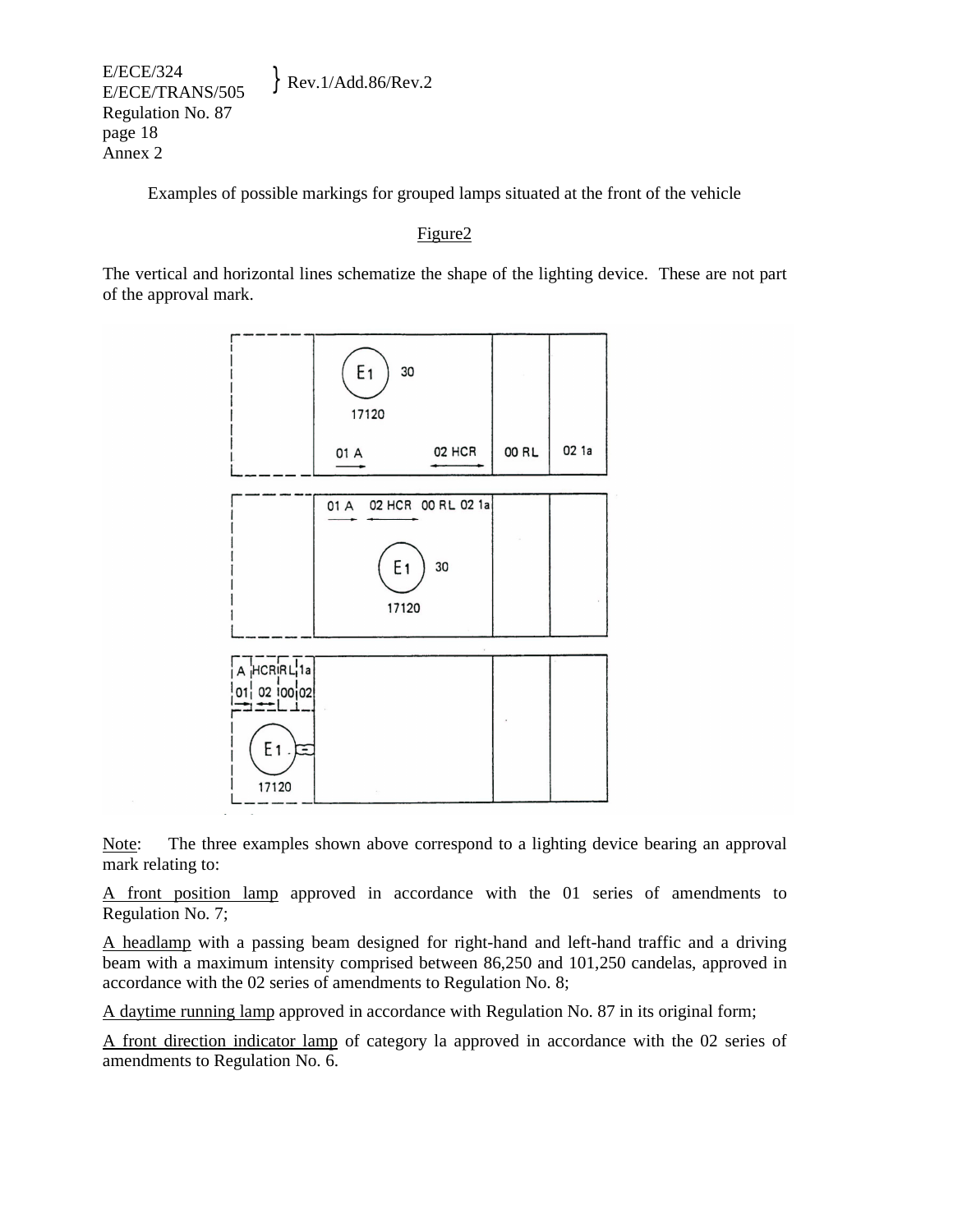E/ECE/324  $E/ECE/324$ <br>E/ECE/TRANS/505 Rev.1/Add.86/Rev.2 Regulation No. 87 page 19 Annex 2

Lamp reciprocally incorporated with a headlamp



 The above example corresponds to the marking of a lens intended to be used in different types of headlamps, namely:

either: a headlamp with a passing beam designed for right-hand and left-hand traffic and a driving beam with a maximum intensity comprised between 86,250 and 101,250 candelas, approved in Germany (E1) in accordance with the requirements of Regulation No. 8 as amended by the 02 series of amendments,

which is reciprocally incorporated with

a daytime running lamp approved in accordance with Regulation No. 87 in its original form;

or: a headlamp with a passing beam designed for right-hand and left-hand traffic and a driving beam, approved in Germany (E1) in accordance with the requirements of Regulation No. 1 as amended by 01 series of amendments,

which is reciprocally incorporated with

the same daytime running lamp as above;

or even: either of the above-mentioned headlamps approved as a single lamp.

The main body of the headlamp shall bear the only valid approval number, for instance:

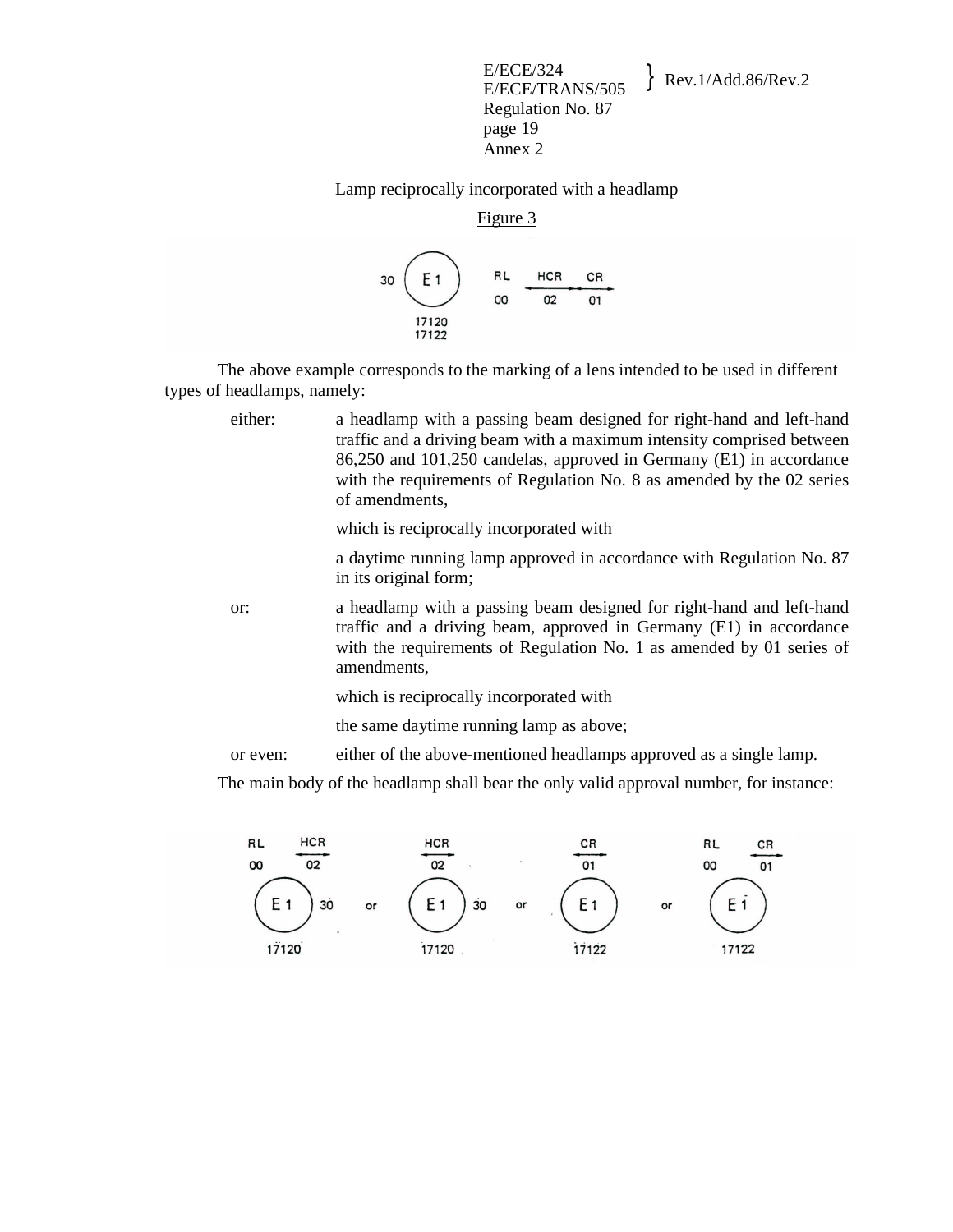E/ECE/324  $E/ECE/524$ <br>E/ECE/TRANS/505 Rev.1/Add.86/Rev.2 Regulation No. 87 page 20 Annex 3

### Annex 3

### PHOTOMETRIC MEASUREMENTS

- 1. When photometric measurements are taken, stray reflections shall be avoided by appropriate masking.
- 2. In the event that the results of measurements are challenged, measurements shall be taken in such way as to meet the following requirements:
- 2.1. the distance of measurement shall be such that the law of the inverse of the square of the distance is applicable:
- 2.2. the measuring equipment shall be such that the angle subtended by the receiver from the reference centre of the light is between 10' and 1°:
- 2.3. the intensity requirement for a particular direction of observation shall be satisfied if the required intensity is obtained in a direction deviating by not more than onequarter of a degree from the direction of observation.
- 3. In the case where the daytime running lamp may be installed on the vehicle in more than one or in a field of different positions the photometric measurements shall be repeated for each position or for the extreme positions in the field of the reference axis specified by the manufacturer.
- 4. Photometric measurement of lamps

The photometric performance shall be checked:

4.1. For non-replaceable light sources (filament lamps or other):

 with the light sources present in the lamp, in accordance with paragraph 10. of this Regulation.

4.2. For replaceable filament lamps:

 when equipped with filament lamps at 6.75 V, 13.5 V or 28.0 V the luminous intensity values produced shall be corrected. The correction factor is the ratio between the reference luminous flux and the mean value of the luminous flux found at the voltage applied (6.75 V, 13.5 V or 28.0 V). The actual luminous fluxes of each filament lamp used shall not deviate more than  $\pm$  5 per cent from the mean value. Alternatively a standard filament lamp may be used in turn, in each of the individual positions, operated at its reference flux, the individual measurements in each position being added together.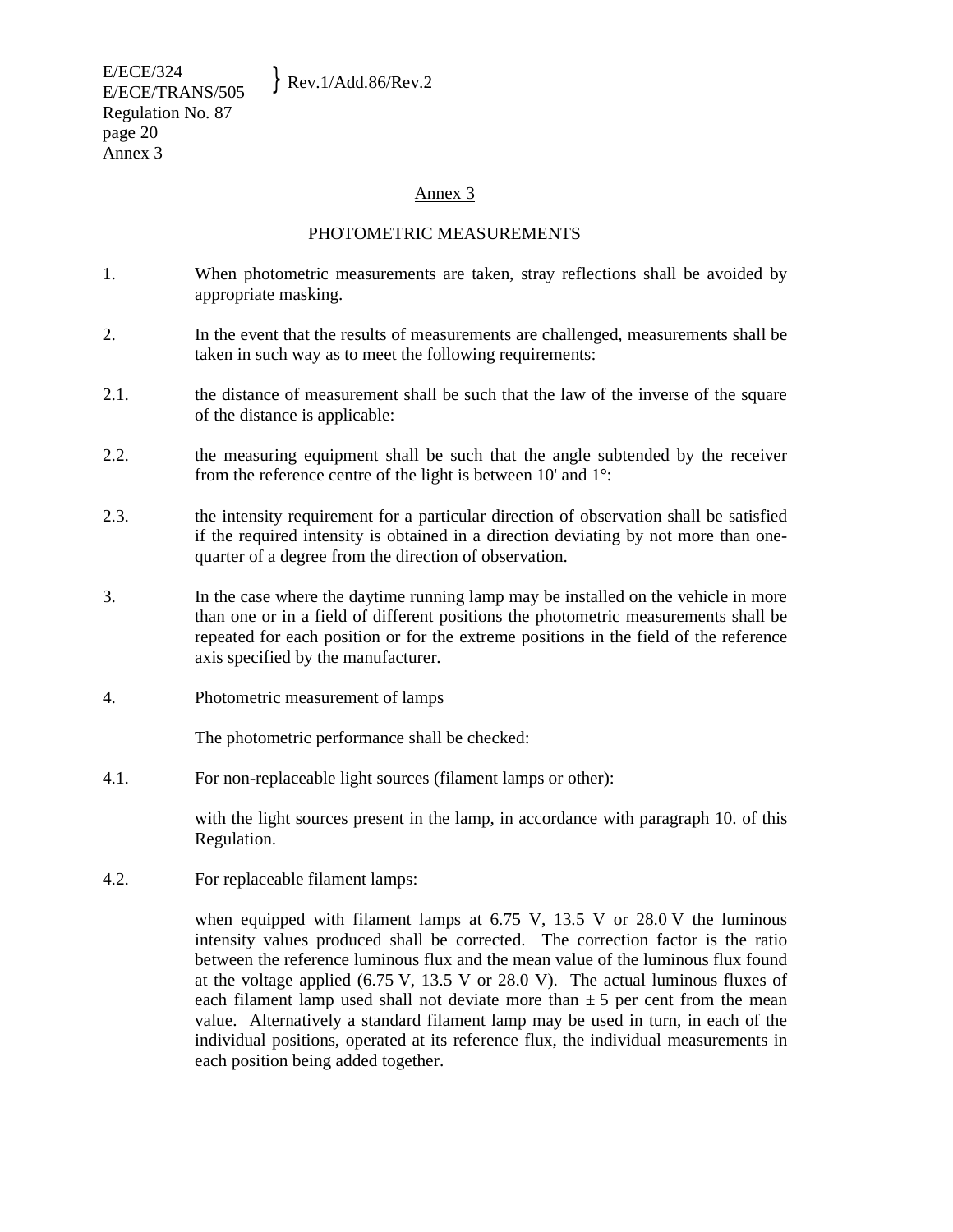E/ECE/324  $E/ECE/324$ <br>E/ECE/TRANS/505 Rev.1/Add.86/Rev.2 Regulation No. 87 page 21 Annex 3

- 4.3. For any daytime running lamp except those equipped with filament lamp(s), the luminous intensities, measured after one minute and after 30 minutes of operation, shall comply with the minimum and maximum requirements. The luminous intensity distribution after one minute of operation can be calculated from the luminous intensity distribution after 30 minutes of operation by applying at each test point the ratio of luminous intensities measured at HV after one minute and after 30 minutes of operation.
- 5. Table of standard light distribution



- 5.1. The direction  $H = 0^{\circ}$  and  $V = 0^{\circ}$  corresponds to the reference axis. (On the vehicle, it is horizontal, parallel to the median longitudinal plane of the vehicle and oriented in the required direction of visibility). It passes through the centre of reference. The values shown in the table give, for the various directions of measurement, the minimum intensities as a percentage of the minimum required in the axis for each lamp (in the direction  $H = 0^{\circ}$  and  $V = 0^{\circ}$ ).
- 5.2. Within the field of light distribution of paragraph 3. above schematically shown as a grid, the light pattern should be substantially uniform, i.e. in so far as the light intensity in each direction of a part of the field formed by the gird lines shall meet at least the lowest minimum value being shown on the gird lines surrounding the questioned direction as a percentage.

Figure 4 Light source modules

# MD E3 17325

The light source module bearing the identification code shown above has been approved together with a lamp approved in Italy (E3) under approval number 17325.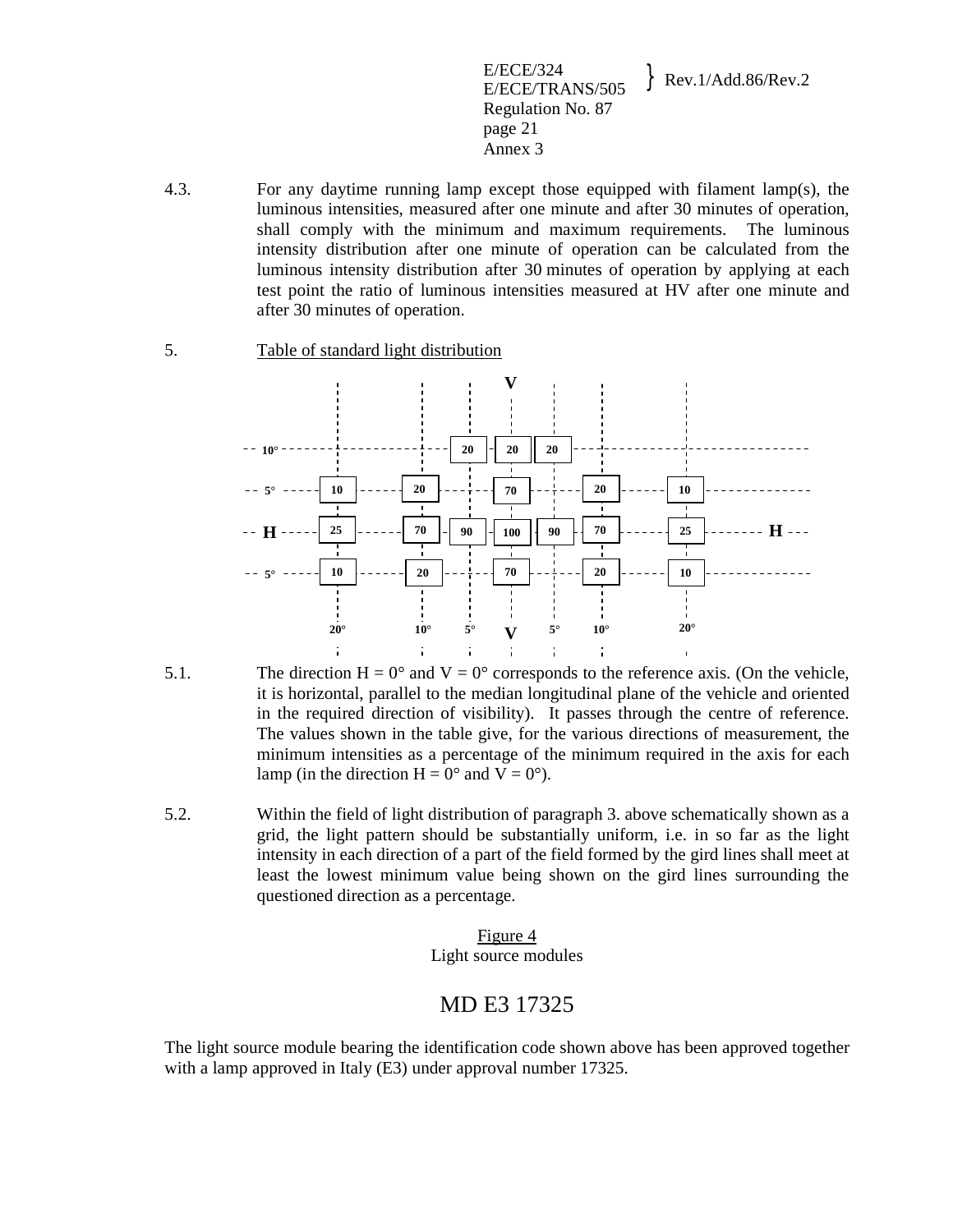$\}$  Rev.1/Add.86/Rev.2

E/ECE/324<br>E/ECE/TRANS/505 Regulation No. 87 page 22 Annex 4

# Annex 4

# COLOUR OF LIGHT

# TRICHROMATIC COORDINATES

### WHITE

| Limit towards blue<br>Limit towards yellow | X > 0.310<br>X < 0.500                 |                 |
|--------------------------------------------|----------------------------------------|-----------------|
| Limit towards green                        | $(Y < 0.150 + 0.640 X)$<br>(Y < 0.440) |                 |
| Limit towards purple<br>Limit towards red  | $Y > 0.050 + 0.750 X$<br>Y > 0.382     |                 |
| <b>CORNER POINTS</b>                       | $\underline{X}$                        | $\underline{Y}$ |
|                                            | 0.310                                  | 0.348           |
|                                            | 0.310                                  | 0.283           |
|                                            | 0.443                                  | 0.382           |
|                                            | 0.500                                  | 0.382           |
|                                            | 0.500                                  | 0.440           |
|                                            | 0.453                                  | 0.440           |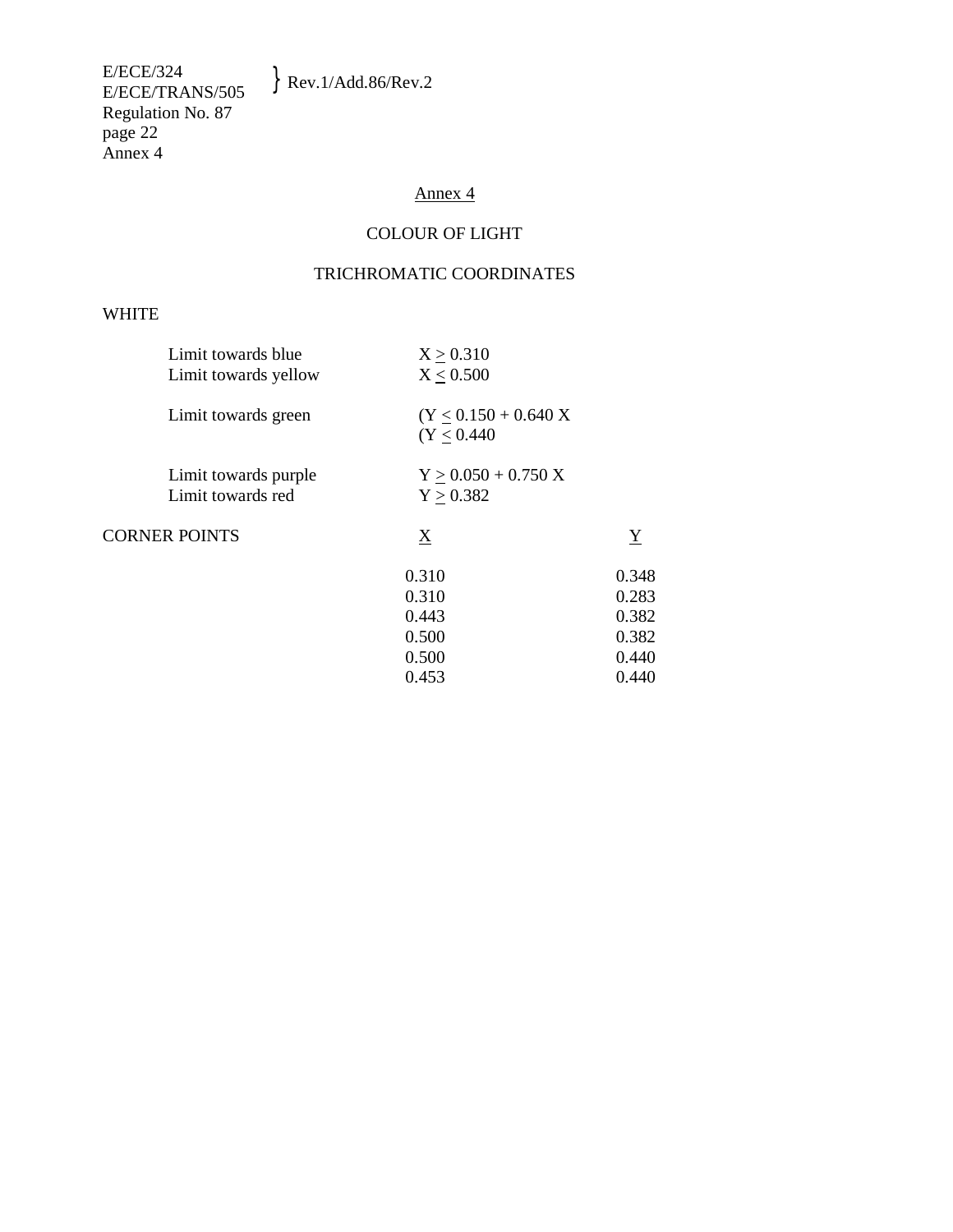### Annex 5

## MINIMUM REQUIREMENTS FOR CONFORMITY OF PRODUCTION CONTROL PROCEDURES

- 1. GENERAL
- 1.1. The conformity requirements shall be considered satisfied from a mechanical and geometric standpoint, if the differences do not exceed inevitable manufacturing deviations within the requirements of this Regulation.
- 1.2. With respect to photometric performances, the conformity of mass-produced lamps shall not be contested if, when testing photometric performances of any lamp chosen at random and equipped with a standard filament lamp, or when the lamps are equipped with non-replaceable light sources (filament lamps or other), and when all measurements are made at 6.75 V, 13.5 V or 28.0 V respectively:
- 1.2.1. no measured value deviates unfavourably by more than 20 per cent from the values prescribed in this Regulation.
- 1.2.2. If, in the case of a lamp equipped with a replaceable light source and if results of the test described above do not meet the requirements, tests on lamps shall be repeated using another standard filament lamp.
- 1.3. The chromaticity coordinates shall be complied with when the lamp is equipped with a standard filament lamp, or for lamps equipped with non-replaceable light sources (filament lamps or other), when the colorimetric characteristics are verified with the light source present in the lamp.
- 2. MINIMUM REQUIREMENTS FOR VERIFICATION OF CONFORMITY BY THE MANUFACTURER

 For each type of lamp the holder of the approval mark shall carry out at least the following tests, at appropriate intervals. The tests shall be carried out in accordance with the provisions of this Regulation.

 If any sampling shows non-conformity with regard to the type of test concerned, further samples shall be taken and tested. The manufacturer shall take steps to ensure the conformity of the production concerned.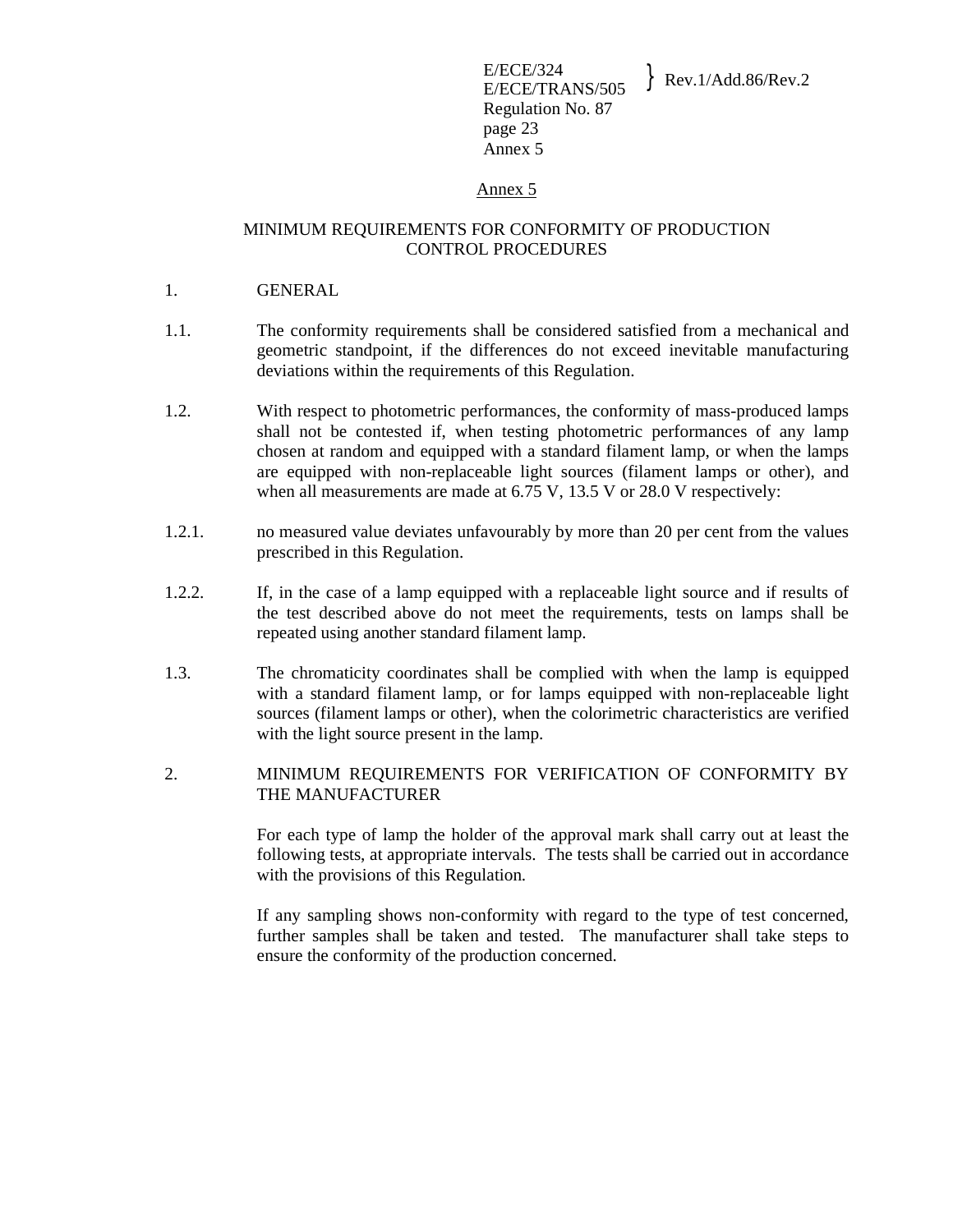### 2.1. Nature of tests

 Tests of conformity in this Regulation shall cover the photometric and colorimetric characteristics.

### 2.2. Methods used in tests

- 2.2.1. Tests shall generally be carried out in accordance with the methods set out in this Regulation.
- 2.2.2. In any test of conformity carried out by the manufacturer, equivalent methods may be used with the consent of the Competent Authority responsible for approval tests. The manufacturer is responsible for proving that the applied methods are equivalent to those laid down in this Regulation.
- 2.2.3. The application of paragraphs 2.2.1. and 2.2.2. requires regular calibration of test apparatus and its correlation with measurements made by a Competent Authority.
- 2.2.4. In all cases the reference methods shall be those of this Regulation, particularly for the purpose of administrative verification and sampling.

### 2.3. Nature of sampling

 Samples of lamps shall be selected at random from the production of a uniform batch. A uniform batch means a set of lamps of the same type, defined according to the production methods of the manufacturer.

 The assessment shall in general cover series production from individual factories. However, a manufacturer may group together records concerning the same type from several factories, provided these operate under the same quality system and quality management.

### 2.4. Measured and recorded photometric characteristics

 The sampled lamp shall be subjected to photometric measurements for the minimum values at the points listed in Annex 3 and the chromaticity coordinates listed in Annex 4, provided for in the Regulation.

## 2.5. Criteria governing acceptability

 The manufacturer is responsible for carrying out a statistical study of the test results and for defining, in agreement with the Competent Authority, criteria governing the acceptability of his products in order to meet the specifications laid down for verification of conformity of products in paragraph 13.1. of this Regulation.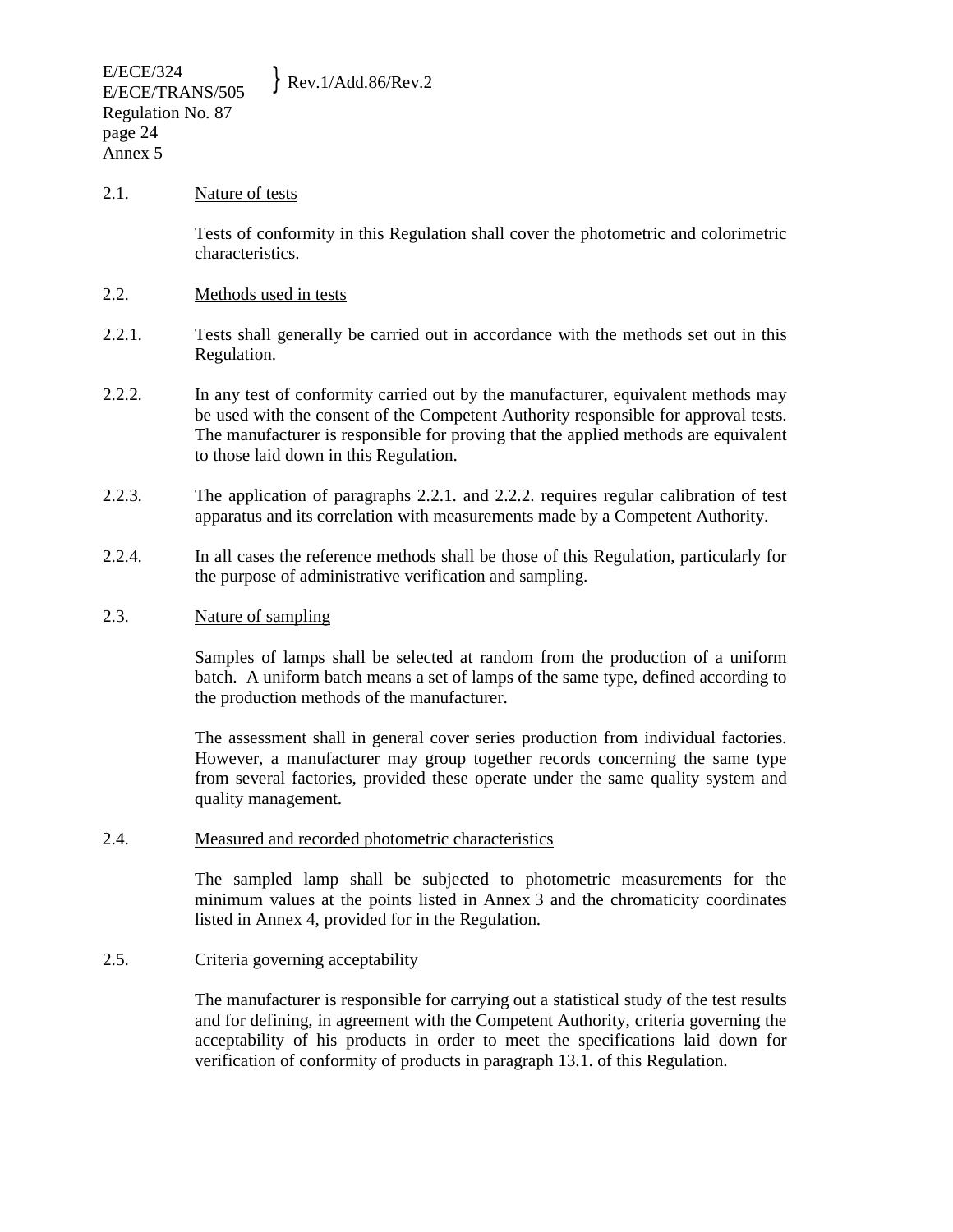E/ECE/324  $E/ECE/324$ <br>E/ECE/TRANS/505 Rev.1/Add.86/Rev.2 Regulation No. 87 page 25 Annex 5

The criteria governing the acceptability shall be such that, with a confidence level of 95 per cent, the minimum probability of passing a spot check in accordance with Annex 6 (first sampling) would be 0.95.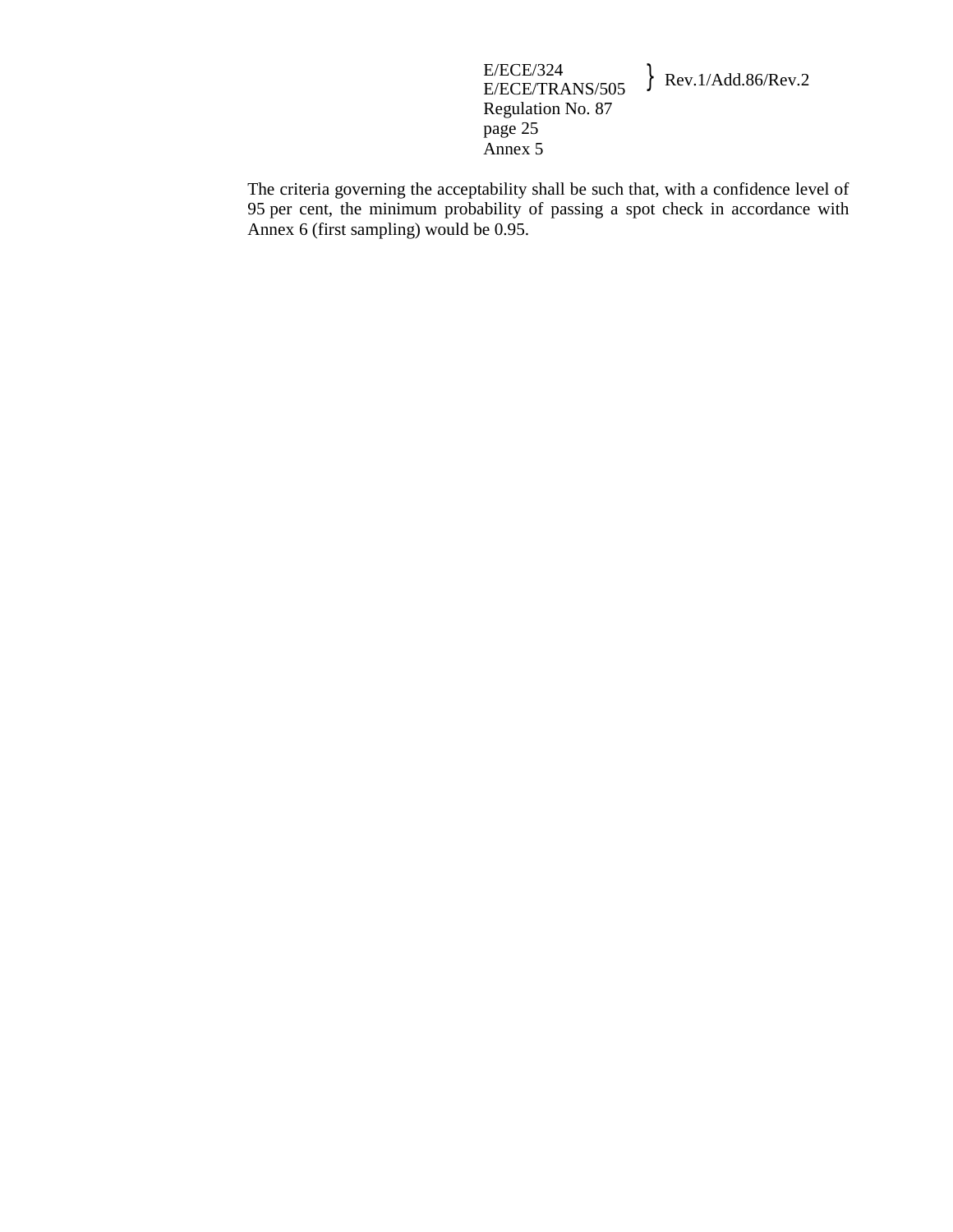### Annex 6

### MINIMUM REQUIREMENTS FOR SAMPLING BY AN INSPECTOR

- 1. GENERAL
- 1.1. The conformity requirements shall be considered satisfied from a mechanical and a geometric standpoint, in accordance with the requirements of this Regulation, if any, if the differences do not exceed inevitable manufacturing deviations.
- 1.2. With respect to photometric performance, the conformity of mass-produced lamps shall not be contested if, when testing photometric performances of any lamp chosen at random and equipped with a standard filament lamp, or when the lamps are equipped with non-replaceable light sources (filament lamps or other), and when all measurements are made at 6.75 V, 13.5 V or 28.0 V respectively:
- 1.2.1. no measured value deviates unfavourably by more than 20 per cent from the values prescribed in this Regulation.
- 1.2.2. If, in the case of a lamp equipped with a replaceable light source and if results of the test described above do not meet the requirements, tests on lamps shall be repeated using another standard filament lamp.
- 1.2.3. Lamps with apparent defects are disregarded.
- 1.3. The chromaticity coordinates shall be complied with when the lamp is equipped with a standard filament lamp, or for lamps equipped with non-replaceable light sources (filament lamps or other), when the colorimetric characteristics are verified with the light source present in the lamp.

### 2. FIRST SAMPLING

In the first sampling four lamps are selected at random. The first sample of two is marked A, the second sample of two is marked B.

### 2.1. The conformity is not contested

2.1.1. Following the sampling procedure shown in Figure 1 of this annex the conformity of mass-produced lamps shall not be contested if the deviation of the measured values of the lamps in the unfavourable directions are: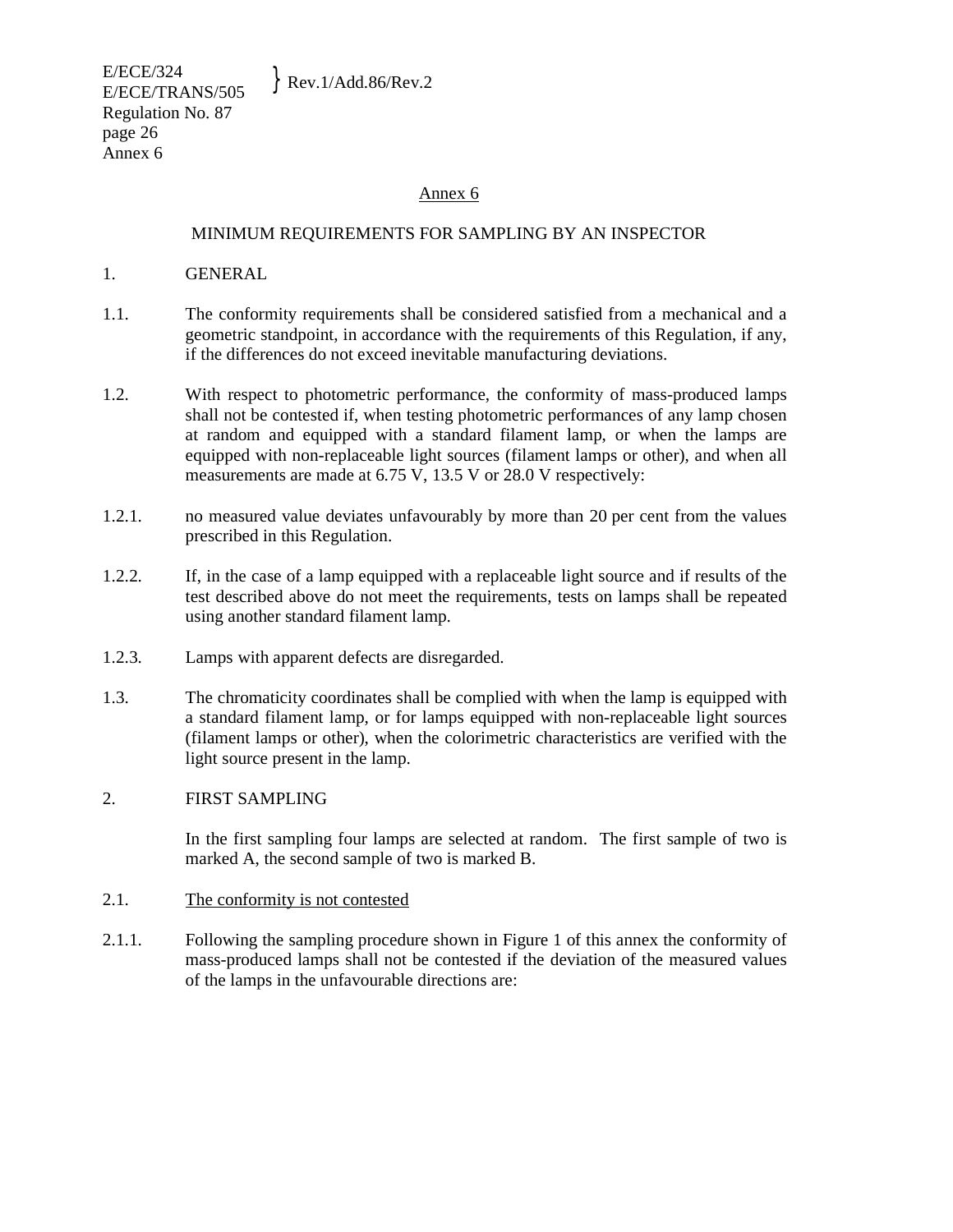E/ECE/324<br>E/ECE/TRANS/505  $\}$  Rev.1/Add.86/Rev.2 Regulation No. 87 page 27 Annex 6

2.1.1.1. sample A

|          | $A1$ :                                                                                                                                                                                                                                                                                | one lamp<br>one lamp not more than                                                     | 0 per cent<br>20 per cent                 |
|----------|---------------------------------------------------------------------------------------------------------------------------------------------------------------------------------------------------------------------------------------------------------------------------------------|----------------------------------------------------------------------------------------|-------------------------------------------|
|          | A2:                                                                                                                                                                                                                                                                                   | both lamps more than<br>but not more than<br>go to sample B                            | 0 per cent<br>20 per cent                 |
| 2.1.1.2. | sample B                                                                                                                                                                                                                                                                              |                                                                                        |                                           |
|          | $B1$ :                                                                                                                                                                                                                                                                                | both lamps                                                                             | 0 per cent                                |
| 2.1.2.   |                                                                                                                                                                                                                                                                                       | or, if the conditions of paragraph 1.2.2. for sample A are fulfilled.                  |                                           |
| 2.2.     | The conformity is contested                                                                                                                                                                                                                                                           |                                                                                        |                                           |
| 2.2.1.   | Following the sampling procedure shown in Figure 1 of this annex the conformity of<br>mass-produced lamps shall be contested and the manufacturer requested to make his<br>production meet the requirements (alignment) if the deviations of the measured<br>values of the lamps are: |                                                                                        |                                           |
| 2.2.1.1. | sample A                                                                                                                                                                                                                                                                              |                                                                                        |                                           |
|          | A3:                                                                                                                                                                                                                                                                                   | one lamp not more than<br>one lamp more than<br>but not more than                      | 20 per cent<br>20 per cent<br>30 per cent |
| 2.2.1.2. | sample B                                                                                                                                                                                                                                                                              |                                                                                        |                                           |
|          | B2:                                                                                                                                                                                                                                                                                   | in the case of A2<br>one lamp more than<br>but not more than<br>one lamp not more than | 0 per cent<br>20 per cent<br>20 per cent  |

B3: in the case of A2 one lamp<br>
one lamp<br>
one than<br>  $20$  per cent<br>  $20$  per cent one lamp more than 20 per cent<br>but not more than 30 per cent but not more than

2.2.2. or, if the conditions of paragraph 1.2.2. for sample A are not fulfilled.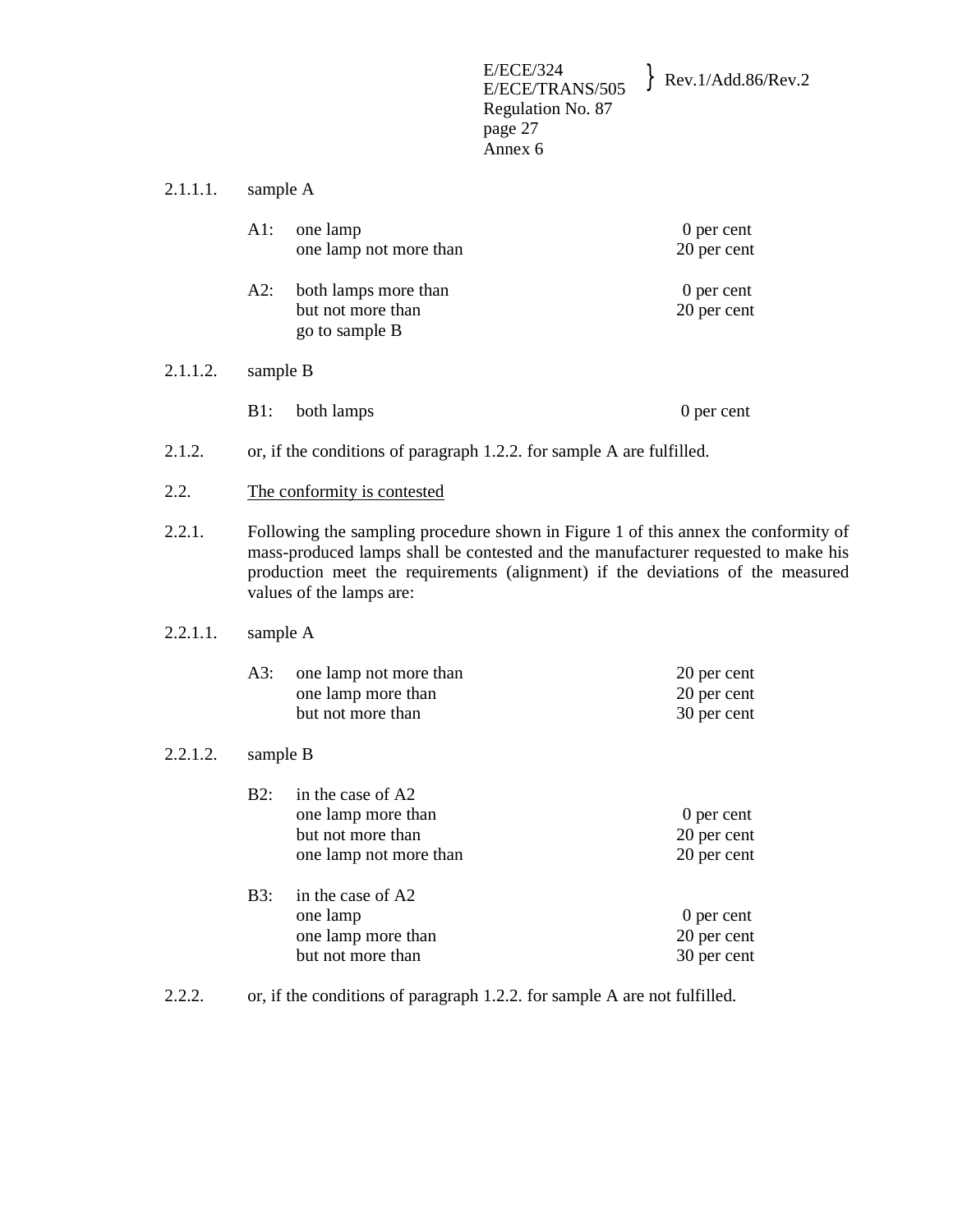### 2.3. Approval withdrawn

Conformity shall be contested and paragraph 14. applied if, following the sampling procedure in Figure 1 of this annex, the deviations of the measured values of the lamps are:

### 2.3.1. sample A

| A4: | one lamp not more than<br>one lamp more than | 20 per cent<br>30 per cent |
|-----|----------------------------------------------|----------------------------|
| A5: | both lamps more than                         | 20 per cent                |

## 2.3.2. sample B

| <b>B4:</b> | in the case of A2<br>one lamp more than<br>but not more than<br>one lamp more than | 0 per cent<br>20 per cent<br>20 per cent |
|------------|------------------------------------------------------------------------------------|------------------------------------------|
| B5:        | in the case of A2<br>both lamps more than                                          | 20 per cent                              |
| <b>B6:</b> | in the case of A2<br>one lamp<br>one lamp more than                                | 0 per cent<br>30 per cent                |

2.3.3. or, if the conditions of paragraph 1.2.2. for samples A and B are not fulfilled.

# 3. REPEATED SAMPLING

In the cases of A3, B2, B3 a repeated sampling, third sample C of two lamps and fourth sample D of two lamps, selected from stock manufactured after alignment, is necessary within two months' time after the notification.

# 3.1. The conformity is not contested

3.1.1. Following the sampling procedure shown in Figure 1 of this annex the conformity of mass-produced lamps shall not be contested if the deviations of the measured values of the lamps are: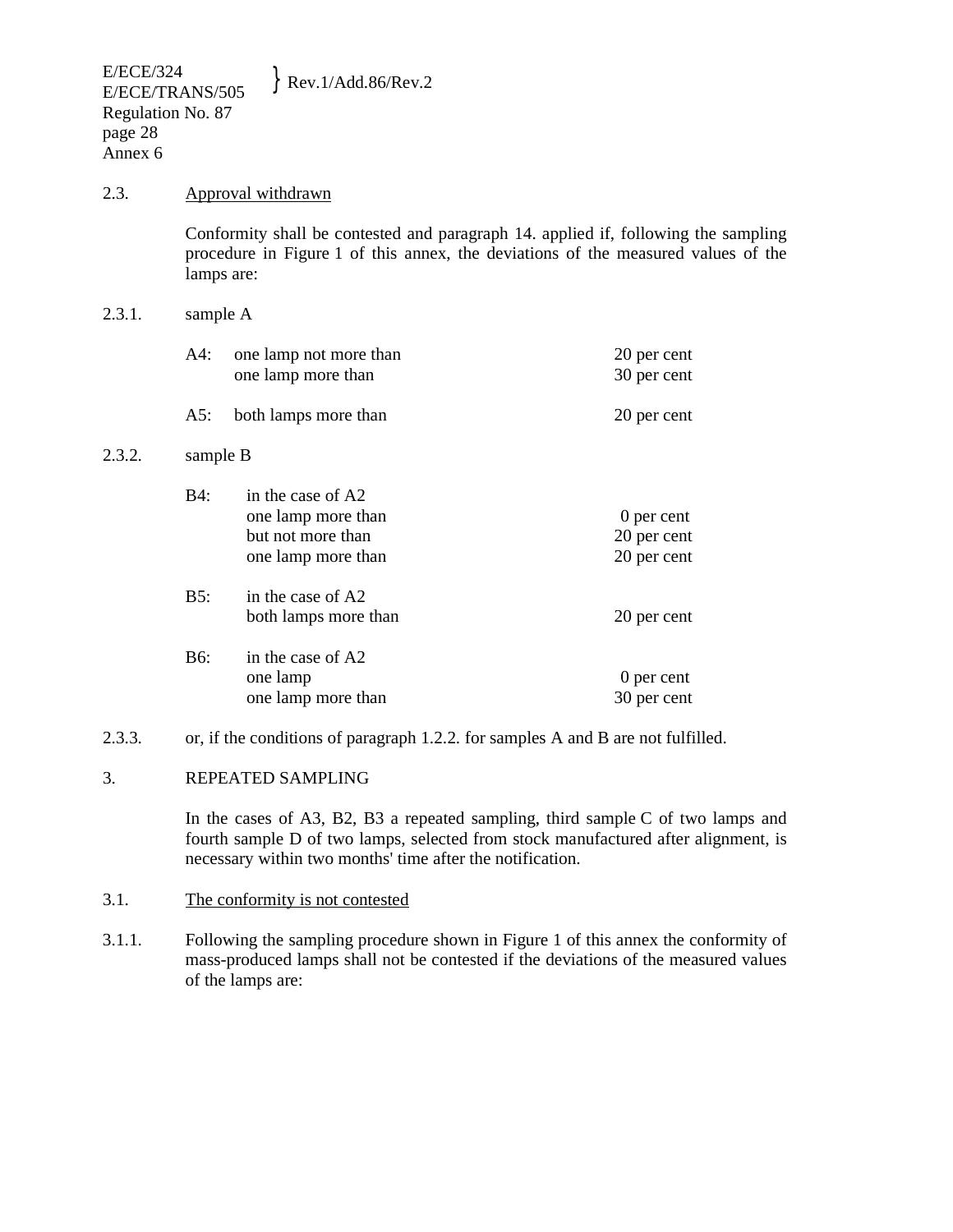E/ECE/324  $E/ECE/324$ <br>E/ECE/TRANS/505 Rev.1/Add.86/Rev.2 Regulation No. 87 page 29 Annex 6

## 3.1.1.1. sample C

|          | $C1$ :                                                                | one lamp<br>one lamp not more than                          | 0 per cent<br>20 per cent |
|----------|-----------------------------------------------------------------------|-------------------------------------------------------------|---------------------------|
|          | $C2$ :                                                                | both lamps more than<br>but not more than<br>go to sample D | 0 per cent<br>20 per cent |
| 3.1.1.2. | sample D                                                              |                                                             |                           |
|          | D1:                                                                   | in the case of $C2$<br>both lamps                           | 0 per cent                |
| 3.1.2.   | or, if the conditions of paragraph 1.2.2. for sample C are fulfilled. |                                                             |                           |

- 
- 3.2. The conformity is contested
- 3.2.1. Following the sampling procedure shown in Figure 1 of this annex the conformity of mass-produced lamps shall be contested and the manufacturer requested to make his production meet the requirements (alignment) if the deviations of the measured values of the lamps are:

### 3.2.1.1. sample D

| D2: | in the case of $C2$    |             |
|-----|------------------------|-------------|
|     | one lamp more than     | 0 per cent  |
|     | but not more than      | 20 per cent |
|     | one lamp not more than | 20 per cent |

- 3.2.1.2. or, if the conditions of paragraph 1.2.2. for sample C are not fulfilled.
- 3.3. Approval withdrawn

Conformity shall be contested and paragraph 14. applied if, following the sampling procedure in Figure 1 of this annex, the deviations of the measured values of the lamps are:

3.3.1. sample C

| C3:    | one lamp not more than | 20 per cent |
|--------|------------------------|-------------|
|        | one lamp more than     | 20 per cent |
| $C4$ : | both lamps more than   | 20 per cent |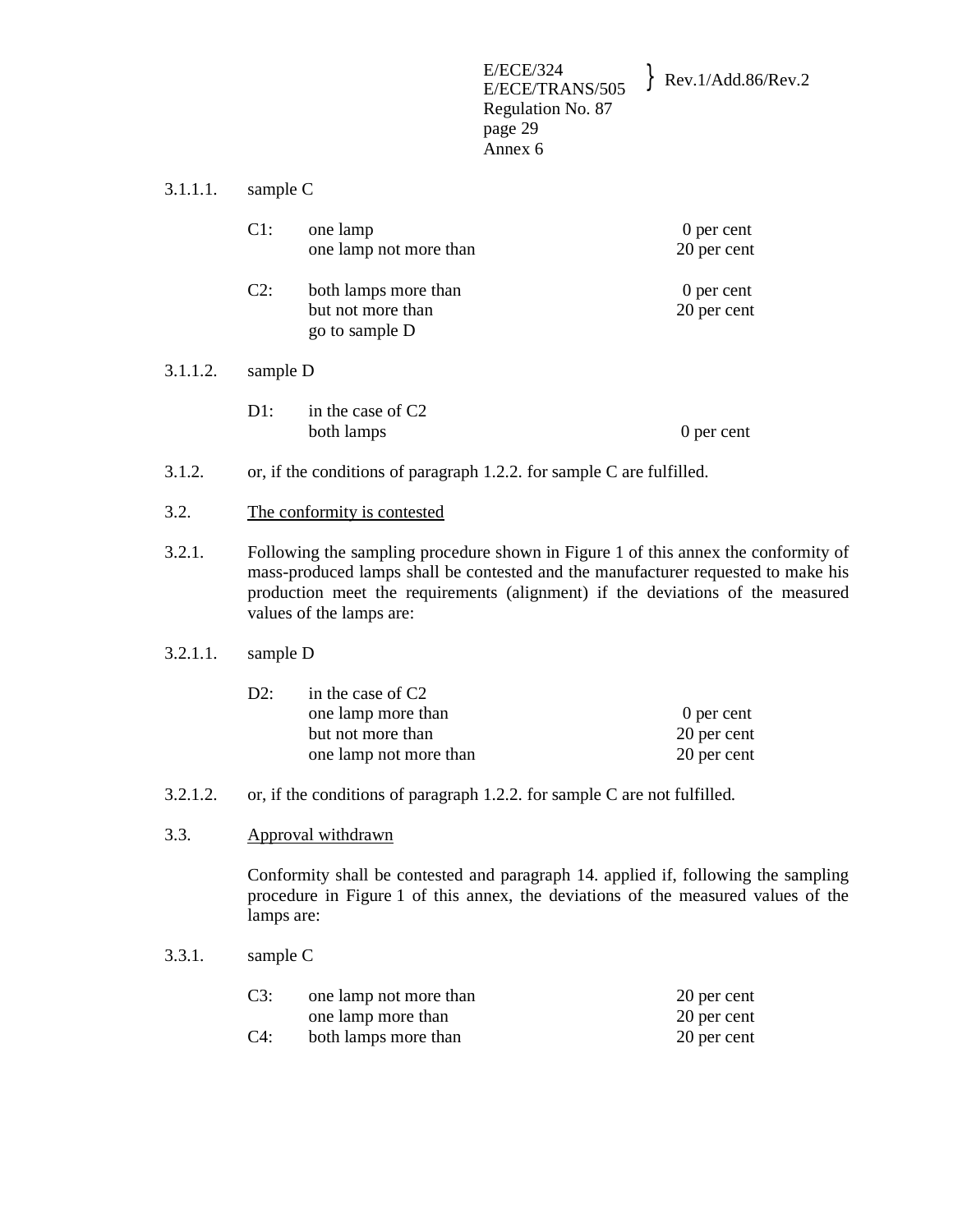E/ECE/324<br>E/ECE/TRANS/505  $\}$  Rev.1/Add.86/Rev.2 Regulation No. 87 page 30 Annex 6

3.3.2. sample D

| D3: | in the case of $C2$     |             |
|-----|-------------------------|-------------|
|     | one lamp 0 or more than | 0 per cent  |
|     | one lamp more than      | 20 per cent |

3.3.3. or, if the conditions of paragraph 1.2.2. for samples C and D are not fulfilled.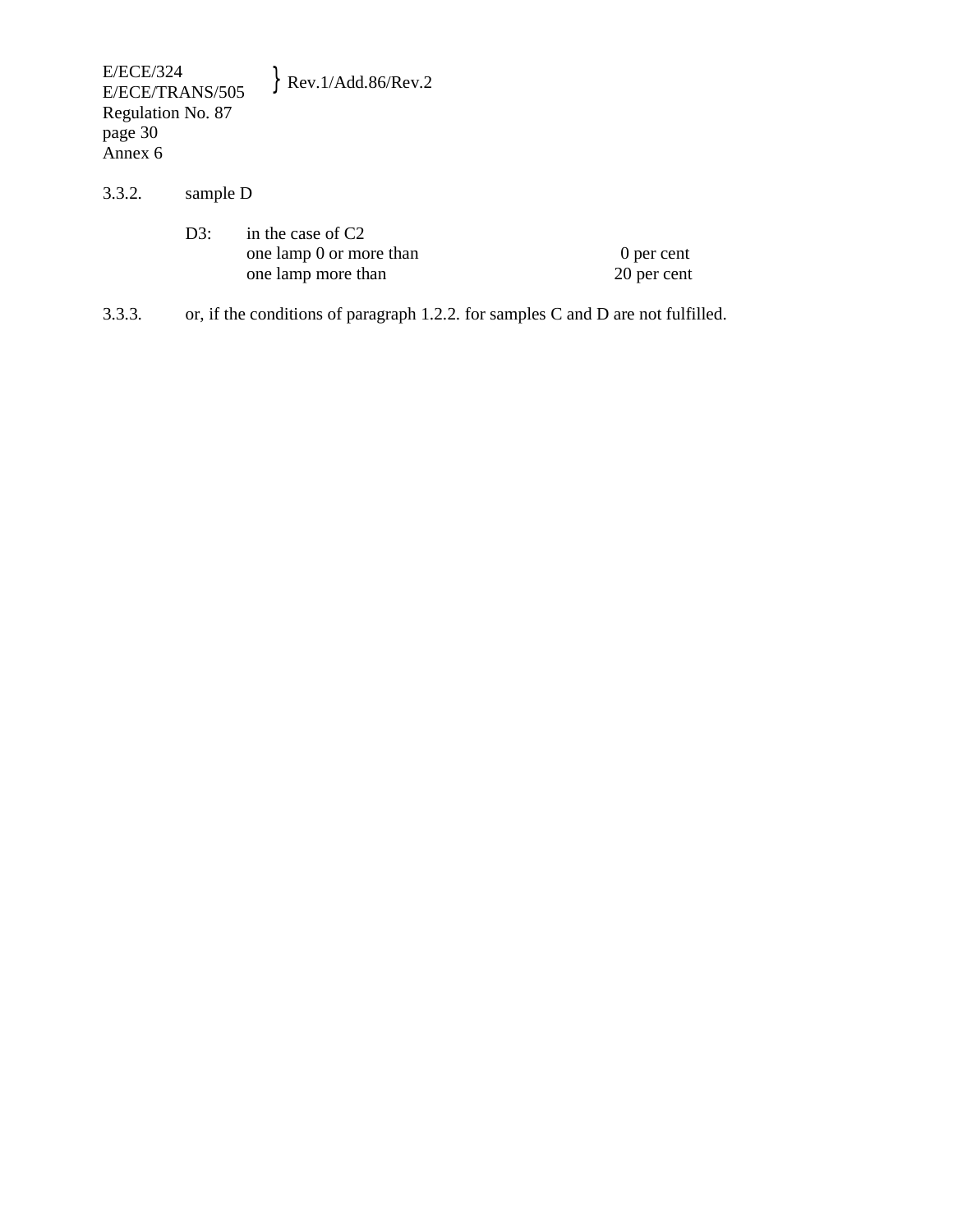E/ECE/324  $E/ECE/324$ <br>E/ECE/TRANS/505 Rev.1/Add.86/Rev.2 Regulation No. 87 page 31 Annex 6

Figure 1

![](_page_30_Figure_3.jpeg)

direction in relation to the limit values